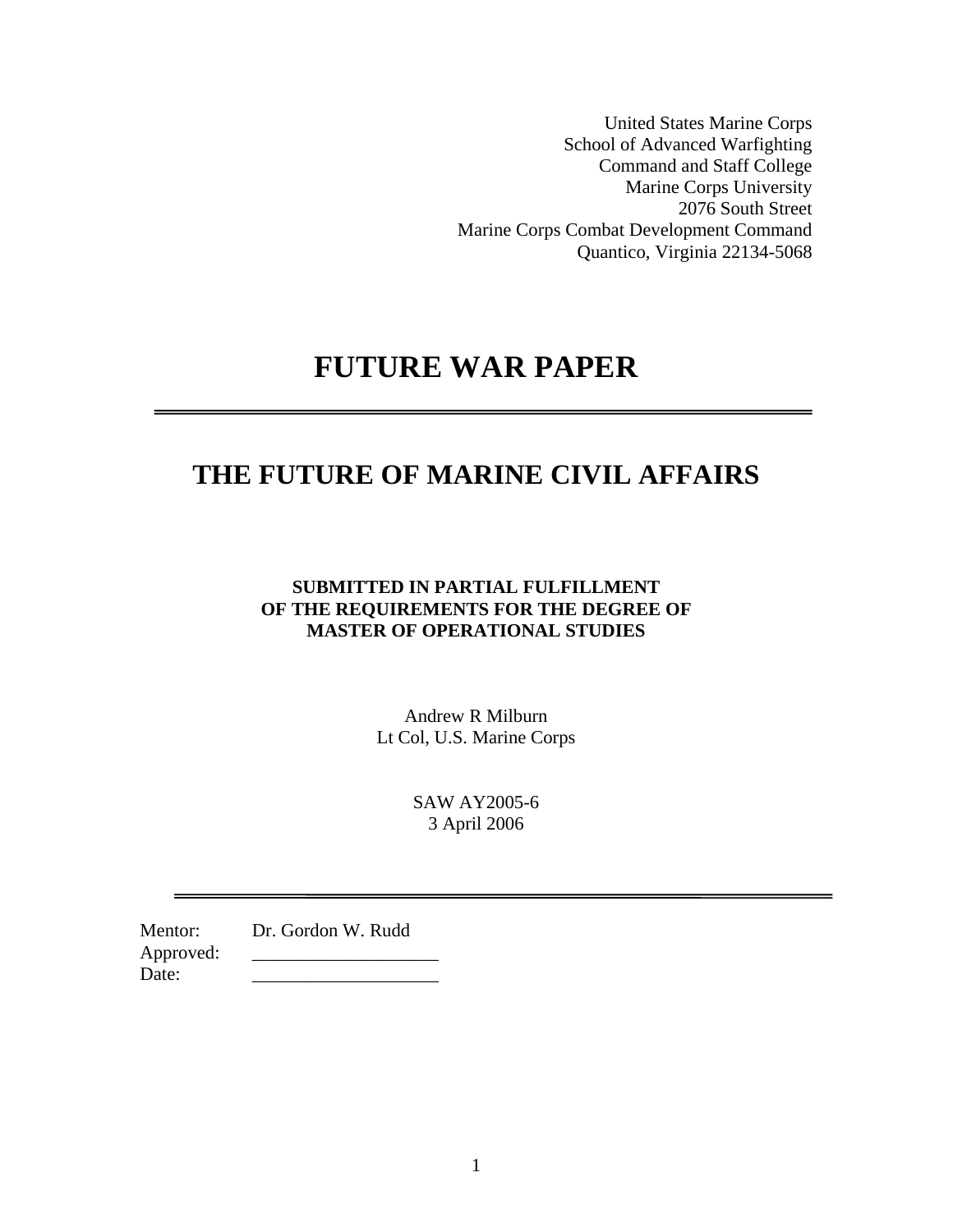| <b>Report Documentation Page</b>                                                                                                                                                                                                                                                                                                                                                                                                                                                                                                                                                                                                                                                                                                                                                                                                                                   |                             |                              |                                                   | Form Approved<br>OMB No. 0704-0188                  |                           |  |
|--------------------------------------------------------------------------------------------------------------------------------------------------------------------------------------------------------------------------------------------------------------------------------------------------------------------------------------------------------------------------------------------------------------------------------------------------------------------------------------------------------------------------------------------------------------------------------------------------------------------------------------------------------------------------------------------------------------------------------------------------------------------------------------------------------------------------------------------------------------------|-----------------------------|------------------------------|---------------------------------------------------|-----------------------------------------------------|---------------------------|--|
| Public reporting burden for the collection of information is estimated to average 1 hour per response, including the time for reviewing instructions, searching existing data sources, gathering and<br>maintaining the data needed, and completing and reviewing the collection of information. Send comments regarding this burden estimate or any other aspect of this collection of information,<br>including suggestions for reducing this burden, to Washington Headquarters Services, Directorate for Information Operations and Reports, 1215 Jefferson Davis Highway, Suite 1204, Arlington<br>VA 22202-4302. Respondents should be aware that notwithstanding any other provision of law, no person shall be subject to a penalty for failing to comply with a collection of information if it<br>does not display a currently valid OMB control number. |                             |                              |                                                   |                                                     |                           |  |
| 1. REPORT DATE<br>03 APR 2006                                                                                                                                                                                                                                                                                                                                                                                                                                                                                                                                                                                                                                                                                                                                                                                                                                      |                             | 2. REPORT TYPE               |                                                   | <b>3. DATES COVERED</b><br>00-00-2006 to 00-00-2006 |                           |  |
| <b>4. TITLE AND SUBTITLE</b>                                                                                                                                                                                                                                                                                                                                                                                                                                                                                                                                                                                                                                                                                                                                                                                                                                       |                             |                              |                                                   | 5a. CONTRACT NUMBER                                 |                           |  |
| The Future of Marine Civil Affairs                                                                                                                                                                                                                                                                                                                                                                                                                                                                                                                                                                                                                                                                                                                                                                                                                                 |                             |                              |                                                   | <b>5b. GRANT NUMBER</b>                             |                           |  |
|                                                                                                                                                                                                                                                                                                                                                                                                                                                                                                                                                                                                                                                                                                                                                                                                                                                                    |                             |                              |                                                   | <b>5c. PROGRAM ELEMENT NUMBER</b>                   |                           |  |
| 6. AUTHOR(S)                                                                                                                                                                                                                                                                                                                                                                                                                                                                                                                                                                                                                                                                                                                                                                                                                                                       |                             |                              |                                                   | <b>5d. PROJECT NUMBER</b>                           |                           |  |
|                                                                                                                                                                                                                                                                                                                                                                                                                                                                                                                                                                                                                                                                                                                                                                                                                                                                    |                             |                              |                                                   | <b>5e. TASK NUMBER</b>                              |                           |  |
|                                                                                                                                                                                                                                                                                                                                                                                                                                                                                                                                                                                                                                                                                                                                                                                                                                                                    |                             |                              |                                                   | 5f. WORK UNIT NUMBER                                |                           |  |
| 7. PERFORMING ORGANIZATION NAME(S) AND ADDRESS(ES)<br>8. PERFORMING ORGANIZATION<br><b>REPORT NUMBER</b><br>United States Marine Corps, School of Advanced Warfighting, Marine<br><b>Corps University, 2076 South Street, Marine Corps Combat Development</b><br>Command, Quantico, VA, 22134-5068                                                                                                                                                                                                                                                                                                                                                                                                                                                                                                                                                                 |                             |                              |                                                   |                                                     |                           |  |
| 9. SPONSORING/MONITORING AGENCY NAME(S) AND ADDRESS(ES)                                                                                                                                                                                                                                                                                                                                                                                                                                                                                                                                                                                                                                                                                                                                                                                                            |                             |                              | 10. SPONSOR/MONITOR'S ACRONYM(S)                  |                                                     |                           |  |
|                                                                                                                                                                                                                                                                                                                                                                                                                                                                                                                                                                                                                                                                                                                                                                                                                                                                    |                             |                              |                                                   | 11. SPONSOR/MONITOR'S REPORT<br>NUMBER(S)           |                           |  |
| 12. DISTRIBUTION/AVAILABILITY STATEMENT<br>Approved for public release; distribution unlimited                                                                                                                                                                                                                                                                                                                                                                                                                                                                                                                                                                                                                                                                                                                                                                     |                             |                              |                                                   |                                                     |                           |  |
| <b>13. SUPPLEMENTARY NOTES</b>                                                                                                                                                                                                                                                                                                                                                                                                                                                                                                                                                                                                                                                                                                                                                                                                                                     |                             |                              |                                                   |                                                     |                           |  |
| 14. ABSTRACT                                                                                                                                                                                                                                                                                                                                                                                                                                                                                                                                                                                                                                                                                                                                                                                                                                                       |                             |                              |                                                   |                                                     |                           |  |
| <b>15. SUBJECT TERMS</b>                                                                                                                                                                                                                                                                                                                                                                                                                                                                                                                                                                                                                                                                                                                                                                                                                                           |                             |                              |                                                   |                                                     |                           |  |
| <b>16. SECURITY CLASSIFICATION OF:</b>                                                                                                                                                                                                                                                                                                                                                                                                                                                                                                                                                                                                                                                                                                                                                                                                                             |                             |                              | 17. LIMITATION OF                                 | 18. NUMBER                                          | 19a. NAME OF              |  |
| a. REPORT<br>unclassified                                                                                                                                                                                                                                                                                                                                                                                                                                                                                                                                                                                                                                                                                                                                                                                                                                          | b. ABSTRACT<br>unclassified | c. THIS PAGE<br>unclassified | <b>ABSTRACT</b><br>Same as<br><b>Report (SAR)</b> | OF PAGES<br>29                                      | <b>RESPONSIBLE PERSON</b> |  |

**Standard Form 298 (Rev. 8-98)**<br>Prescribed by ANSI Std Z39-18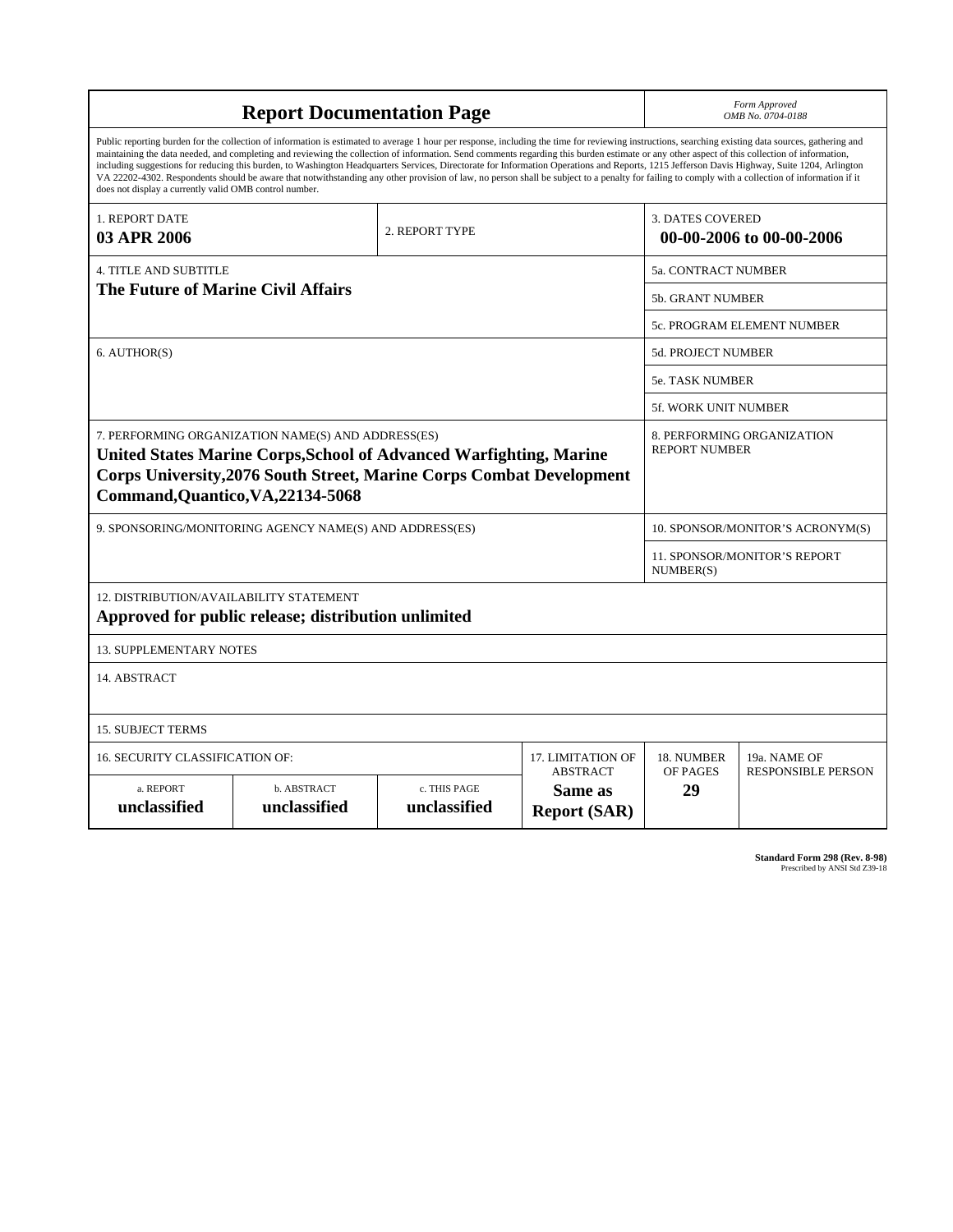#### *DISCLAIMER*

### THE OPINIONS AND CONCLUSIONS EXPRESSED HEREIN ARE THOSE OF THE INDIVIDUAL STUDENT AUTHOR AND DO NOT NECESSARILY REPRESENT THE VIEWS OF EITHER THE MARINE CORPS COMMAND AND STAFF COLLEGE OR ANY OTHER GOVERNMENTAL AGENCY. REFERENCES TO THIS STUDY SHOULD INCLUDE THE FOREGOING STATEMENT.

QUOTATION FROM, ABSTRACTION FROM, OR REPRODUCTION OF ALL OR ANY PART OF THIS DOCUMENT IS PERMITTED PROVIDED PROPER ACKNOWLEDGEMENT IS MADE.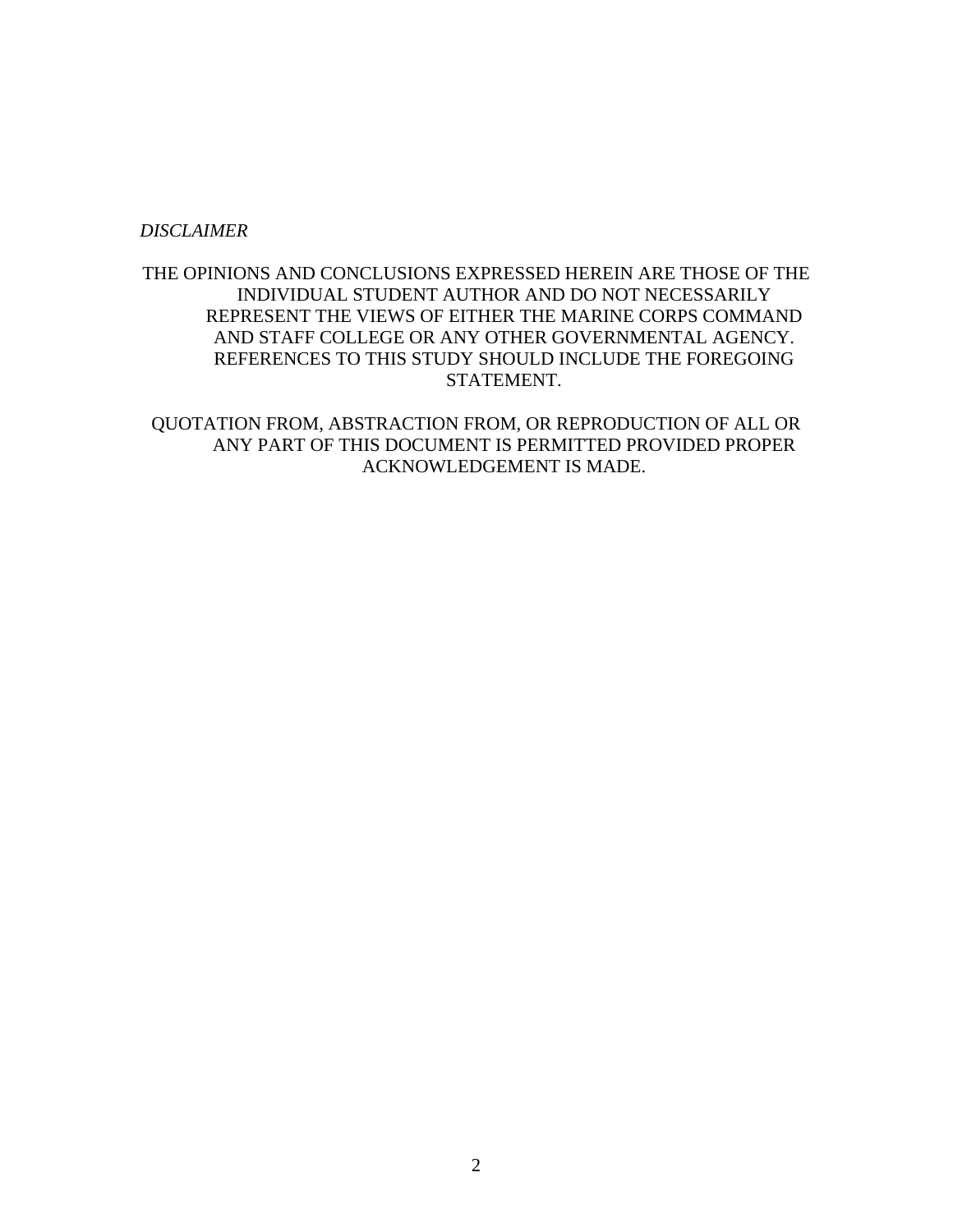## *EXECUTIVE SUMMARY*

### **Subject**: **The Future of Marine Civil Affairs**

**Thesis**: The Marine Corps' role in fighting the global war on terrorism involves the extensive conduct of civil military operations (CMO). However, current shortfalls in the Corps' approach to Civil Affairs (CA) force structure and to CMO education, training, and employment impede its ability to use these operations to their greatest effect. The author proposes solutions to these shortfalls which would result in the establishment of a cadre of active duty civil affairs Marines, the implementation of a formal training program for CA personnel, the integration of CMO into the Marine Corps' resident schools and the use of planning procedures that focus on CMO as a line of operation.

**Background**: US military operations in Afghanistan, Iraq and the Horn of Africa involve extensive interaction with the local populations. Reports from the field emphasize the importance of civil military operations in obtaining operational goals.

 **Discussion**: Shortfalls and recommended solutions are discussed under the headings of Structure, Training, Education and Employment:

• **Structure:** There are insufficient Marine CA personnel to meet current demands. This problem is exacerbated by the fact that all Marine CA personnel are drawn from the reserve component resulting in delays in mobilization, lack of training time and the inability to sustain skill levels. Current plans to give artillery units the secondary mission of CA go some way to addressing the shortfall in numbers but do not solve the qualitative issues: training and expertise.

**Recommended Solution:** To create an active duty civil affairs component of 102 (optimum) and 44 (minimum to meet current needs) personnel. These Marines would be drawn from other occupational fields for a three year tour.

- **Training:** Very few CA Marines receive any formal training. **Recommended Solution:** To negotiate an agreement with the Army whereby CA Marines can attend the Army CA qualification course and other specialist courses. All active duty CA Marines would attend these courses; they would then form the training cadres for the Civil Affairs Groups (CAGs). In the absence of a Marine active duty CA component, Army CA schools training teams should be used to train a cadre of reservist instructors who would then run a standardized Marine CA course.
- **Education:** Although most deployed Marines are involved in civil military operations, the Marine Corps currently does not integrate CMO into the curriculum of any of its professional military education schools or programs. **Recommended Solution:** For MCU and other schools to establish habitual relationships with civilian agencies and to incorporate CMO into formal classes and practical exercises.
- **Employment:** In the short term, operating forces must find methods of integrating CMO with other aspects of operations. **Recommended Solution:** To establish procedures whereby CMO is integrated as a line of operation, and CA personnel are involved in OPTs and targeting boards.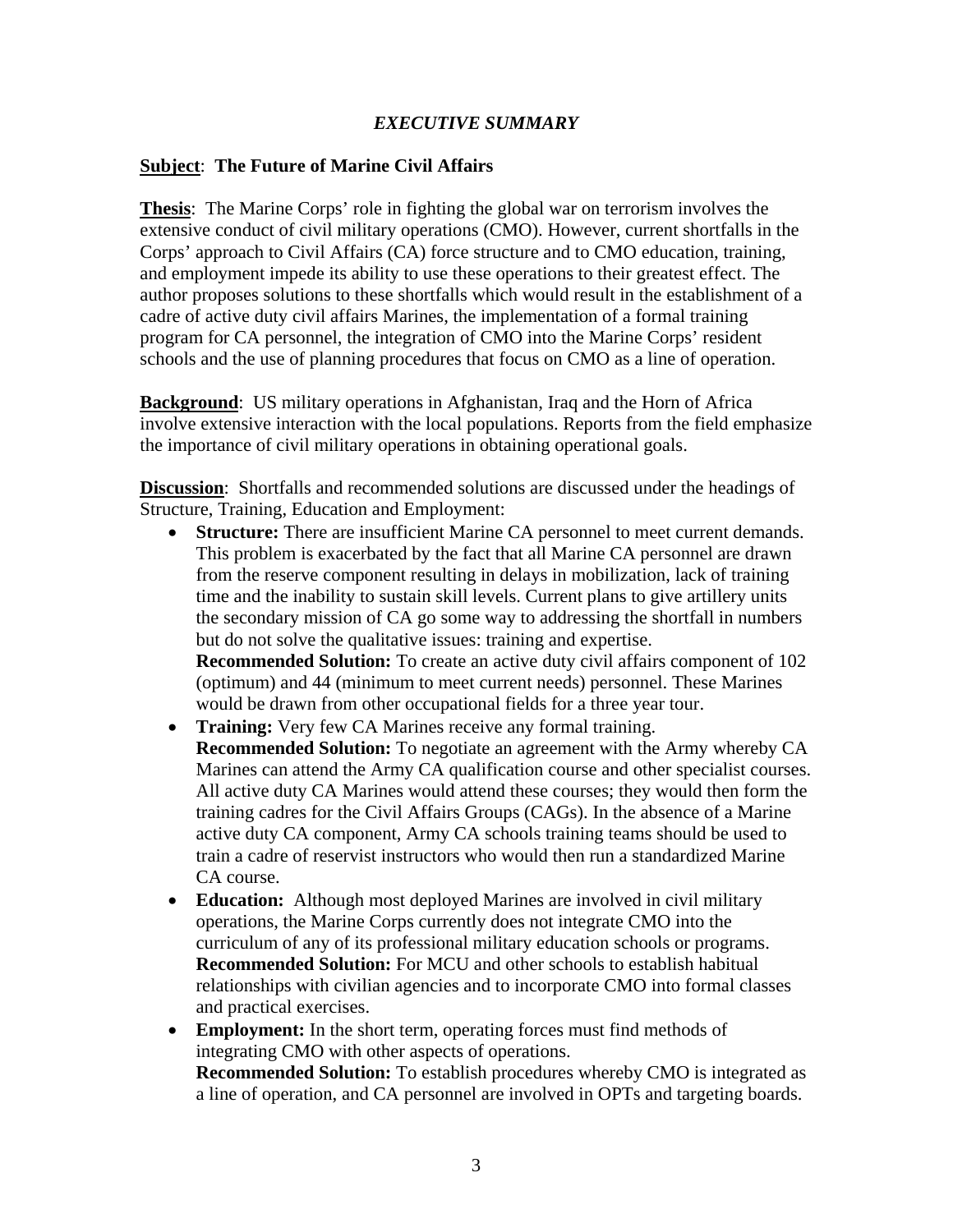## *TABLE OF CONTENTS*

|                                                       | Page           |  |
|-------------------------------------------------------|----------------|--|
| <b>COVER SHEET</b>                                    |                |  |
| <b>DISCLAIMER</b>                                     | $\overline{2}$ |  |
| <b>EXECUTIVE SUMMARY</b>                              | 3              |  |
| <b>TABLE OF CONTENTS</b>                              |                |  |
| <b>INTRODUCTION</b>                                   |                |  |
| <b>IMPORTANCE OF CMO TO OPERATIONAL OBJECTIVES</b>    | $5 - 7$        |  |
| CIVIL AFFAIRS SHORTFALLS AND PROPOSED SOLUTIONS       | $7-19$         |  |
| <b>STRUCTURE</b>                                      | $8 - 14$       |  |
| <b>TRAINING</b>                                       | $14 - 15$      |  |
| <b>CA/CMO EDUCATION</b>                               | $15-18$        |  |
| EMPLOYMENT: CA/CMO AS A LINE OF OPERATION             | 18-19          |  |
| <b>CONCLUSION</b>                                     | 19             |  |
| <b>NOTES</b>                                          | $20 - 25$      |  |
| APPENDIX 1: ACTIVE DUTY CA T/O OPTIONS                | 26             |  |
| APPENDIX 2: CA AUGMENTATION OF THE ARTILLERY REGIMENT |                |  |
| <b>BIBLIOGRAPHY</b>                                   |                |  |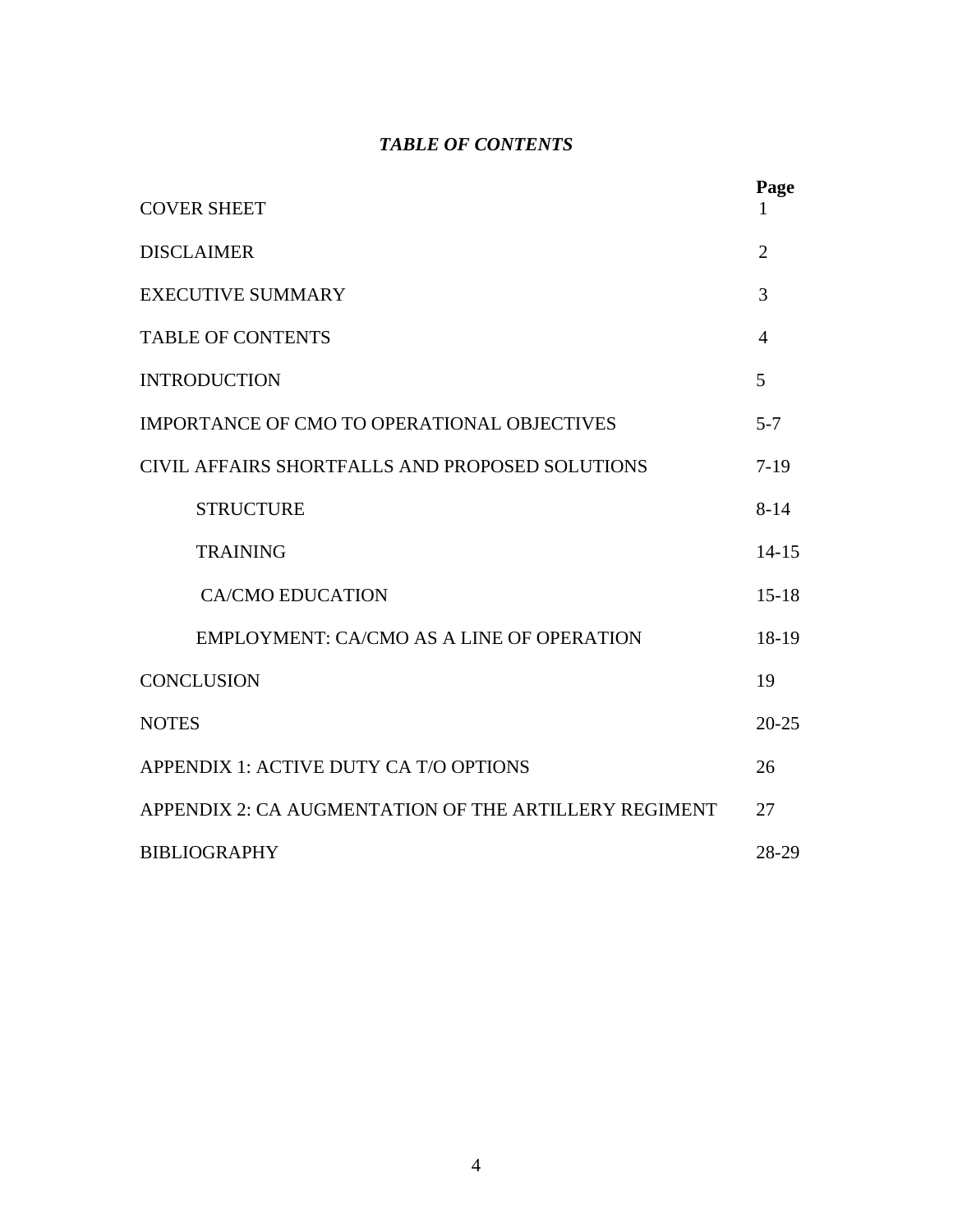#### **THE FUTURE OF MARINE CIVIL AFFAIRS**

*CMO [civil-military operations] are conducted to minimize civilian interference with military operations, to maximize support for operations, and to meet the commander's legal responsibilities and moral obligations to civilian populations within the commander's area of control."* 

#### *JP 3-57,* **Joint Doctrine for Civil-Military Operations**

*"All CA [civil affairs] activities support CMO [civil-military operations]. They embrace the relationship of military forces with civil authorities, NGOs [nongovernmental organizations], IOs [international organizations], and populations in areas where military forces are present."*  **FM 3-05.40, Civil Affairs Operations[1](#page-20-0)**

#### **INTRODUCTION**

The Marine Corps' role in fighting the global war on terrorism involves the extensive conduct of civil military operations (CMO) as an indispensable aspect of its counter-insurgency efforts – whatever the theater. However, current shortfalls in the Marine Corps' approach to Civil Affairs (CA) force structure, and to CMO education, training and employment, impede its ability to use these operations to their greatest effect.

The solutions recommended below are intended to improve the Corps' ability to conduct CMO by augmenting the number and quality of Marine CA personnel, by ensuring that these personnel receive the training required to plan and execute CA missions, and by integrating CMO training into the Marine Corps' education and training programs. These recommendations are followed by a discussion of how commanders and staffs can facilitate the integration of CMO by treating them as a line of operation, focusing multiple functions, civilian and military, kinetic and non-kinetic to achieve operational goals.

#### **IMPORTANCE OF CMO TO OPERATIONAL OBJECTIVES**

Combatant and combined joint task force (CJTF) commanders establish operational goals that are designed to shape the circumstances of their area of operations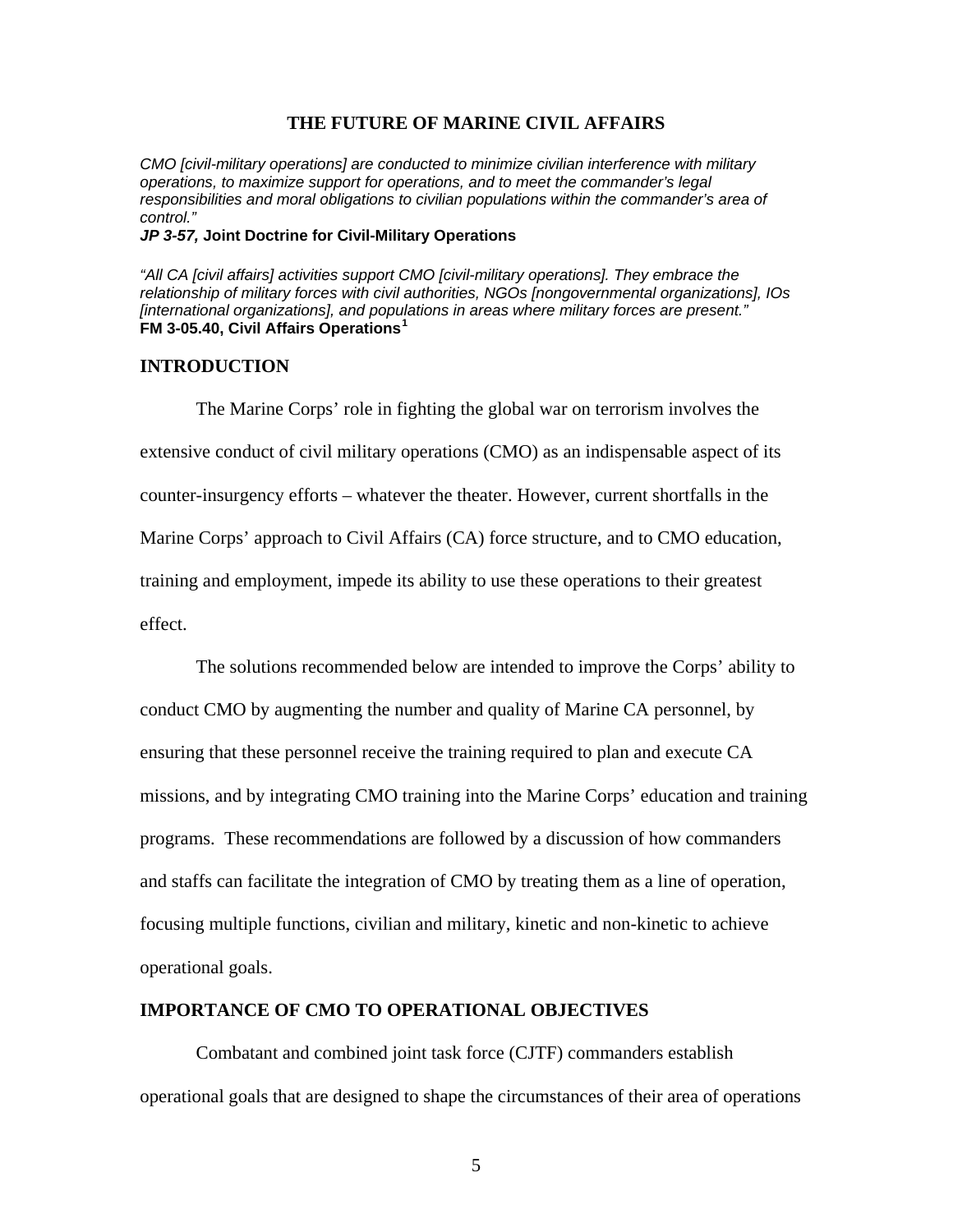(AO) to attain strategic objectives. These goals vary according to the circumstances of each AO, but in the case of Afghanistan, Iraq and the Horn of Africa (HOA), the most prominent battlegrounds in the war on terrorism, all three CJTF commanders list among their goals the establishment of security, stability and sustainability. Given the nature of each of these AOs, military forces cannot hope to attain these goals without engaging the civil population – which requires the extensive use of civil-military operations.  $2$ 

Whether fighting an active counter-insurgency, as in Afghanistan and Iraq, or seeking to pre-empt one from taking hold, as in HOA, the commander's success hinges upon his ability to separate the insurgent from his base of support, the local community. Civil Affairs provide a commander with the means to erode the insurgent's hold on the local population while enabling civilian contractors, governmental and non-governmental organizations (NGOs) to assist the local community with their expertise in health, economic development, governance, and education. The desired end-state is an empowered and self sustaining local population, favorably disposed towards security forces, both Coalition and indigenous. Afghanistan, the Horn of Africa and Iraq provide examples of how civil military operations are employed to achieve operational goals.

From the beginning of Operation Enduring Freedom in Afghanistan, US military commanders have come to recognize the importance of civil military operations; a realization that has also confronted the Army with existing shortfalls in its conduct of  $CMO<sup>3</sup>$  $CMO<sup>3</sup>$  $CMO<sup>3</sup>$  It is a re-current theme of after-action reports (AARs) from Marine units that have deployed to Afghanistan over the last two years that most of their efforts were focused on the conduct of civil military operations.<sup>[4](#page-21-0)</sup>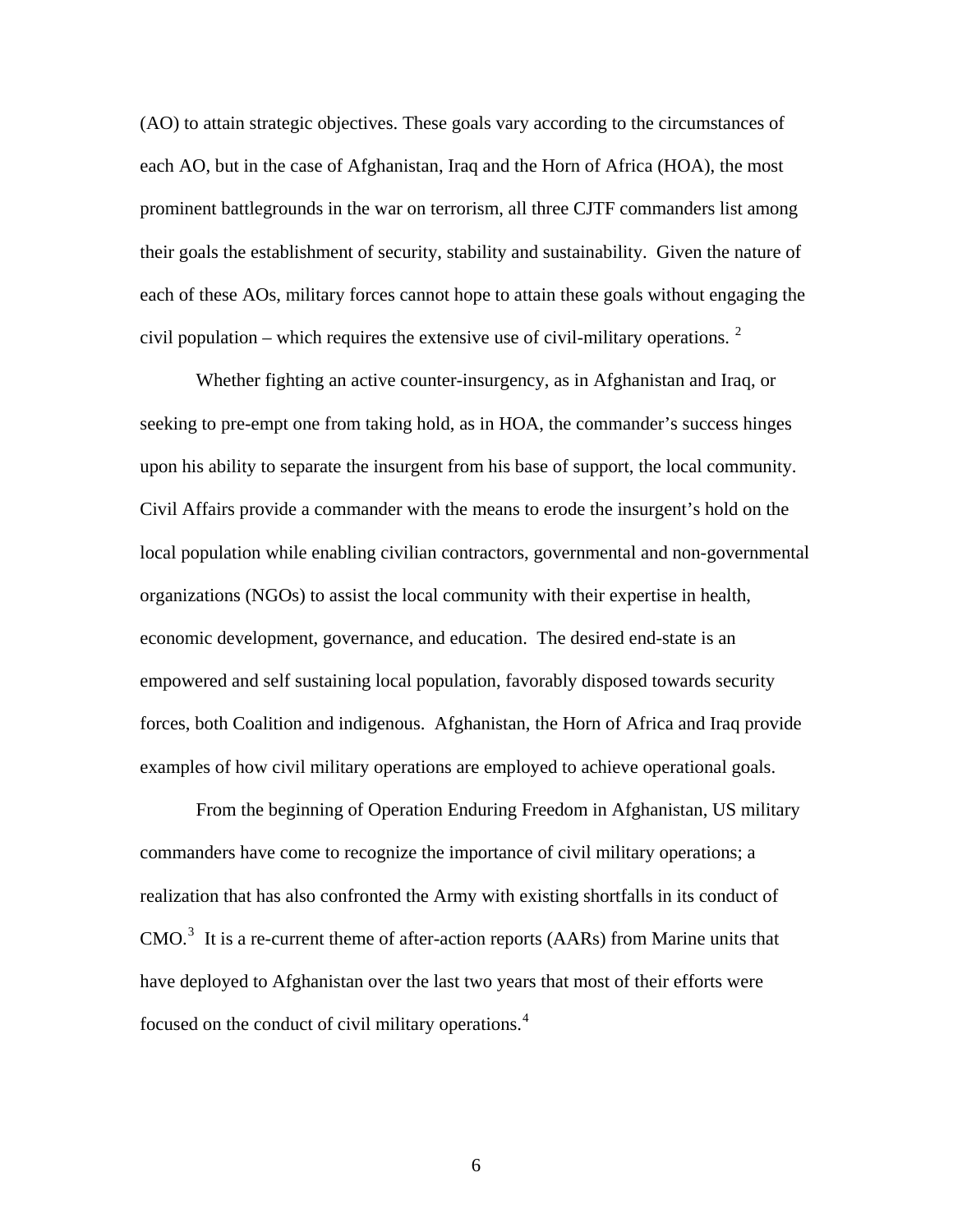In the Horn of Africa, a region of strategic importance in the war on terrorism,

CA/CMO are the primary means by which the US led task force, CJTF HOA, pursues its operational objectives: the pre-emption of hostile organizations and acts in the region.<sup>[5](#page-21-0)</sup> In several volatile and potentially hostile areas on the Horn of Africa, such as in the Somali border region of Ethiopia, the responsibility for furthering US foreign policy rests in the hands of five-man US Army CA teams, each of which is led by a Captain. There can be few other areas of the US military where individuals of commensurate rank are in a position to leverage strategic results.<sup>[6](#page-21-0)</sup>

In Iraq, Marine units use CMO to counter-balance the pervasive use of intimidation by which insurgents exert control over the local population. CMO enable commanders to overcome misconceptions and cultural barriers while alleviating the community's most urgent needs. As a senior I MEF staff officer recently commented: *"Everything that we do here at the MEF has a CMO component…..everything"[7](#page-21-0)*

The relevance of civil affairs and civil military operations is unlikely to diminish in the foreseeable future. With this in mind, the Marine Corps should take a critical look at improving its current CA capability.

#### **USMC CIVIL AFFAIRS – SHORTFALLS AND PROPOSED SOLUTIONS**

The Marine Corps does not have enough Civil Affairs personnel to meet current commitments. Very few Marine Civil Affairs personnel receive formal training or possess any regional or functional expertise. Nor does the Corps integrate CMO into the curriculum of any of its professional military education schools or programs. As a result, Marine leaders often have to determine for themselves how to conduct civil military operations.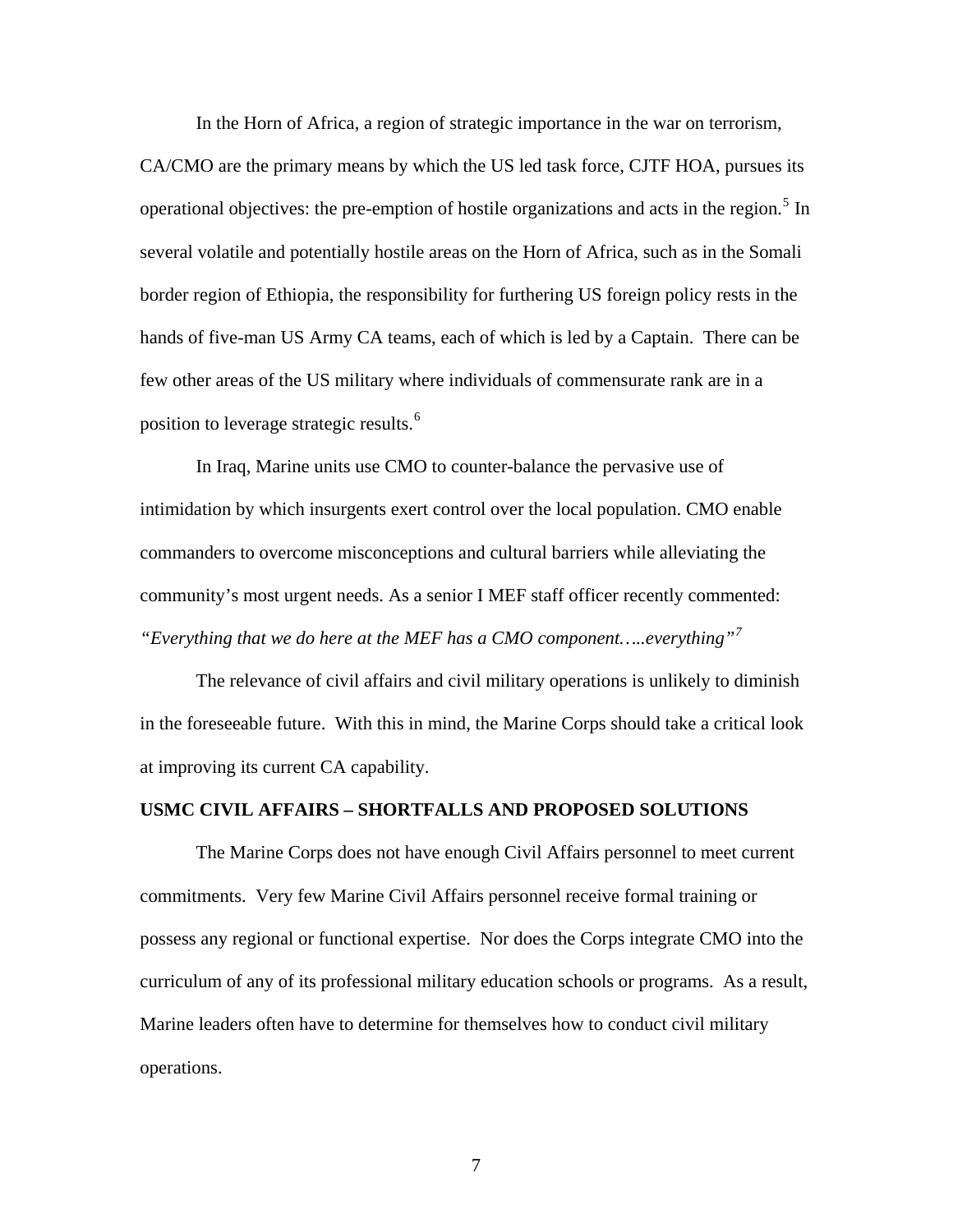These shortfalls will be categorized below under the headings of Structure,

Training, Education and Employment; however the issues involved are often linked by cause and effect. For instance, the shortfall in quality among CA personnel is partly due to inadequate training but is also a consequence of a force structure that relies on drawing CA personnel exclusively from the reserve component. Likewise, the failure to employ CA personnel effectively is attributable partly to their selection and training and partly to deficiencies in the CMO education and training of non-CA Marines. Nevertheless, the categories facilitate an ordered approach to recommending solutions.

**STRUCTURE.** Currently, Marine CA personnel are formed into 2 Civil Affairs Groups (CAG), each of which has a table of organization (T/O) of 154 personnel.<sup>[8](#page-21-0)</sup> Customarily, a CAG will support a MEF by providing a headquarters group and teams in support of subordinate units of the MEF. The two existing CAGs each deployed for OIF 1 and II with between 50 and 100 personnel over their T/O. After action reports emphasize that even with 250 Marines, a CAG is hard pressed to adequately support a MEF. $<sup>9</sup>$  $<sup>9</sup>$  $<sup>9</sup>$  The fact that all Marine CA personnel are drawn from the reserve component</sup> exacerbates the problem with delays in mobilization, lack of training and inability to sustain skill levels. $10<sup>10</sup>$  $10<sup>10</sup>$ 

The Marine Corps cannot sustain this level of CA support. By the end of OIF I alone the Marine Corps had deployed 100% of its CA personnel and in order to provide CA support for OIF 2-3 and OIF 3-1, the Corps was forced to form two ad hoc CAGs, designated  $5<sup>th</sup>$  and  $6<sup>th</sup>$ , drawn from non-CA personnel.<sup>[11](#page-22-0)</sup>

Plans are afoot within the Marine Corps to address the shortfall in Civil Affairs personnel. In December 2005 Headquarters Marine Corps released a message giving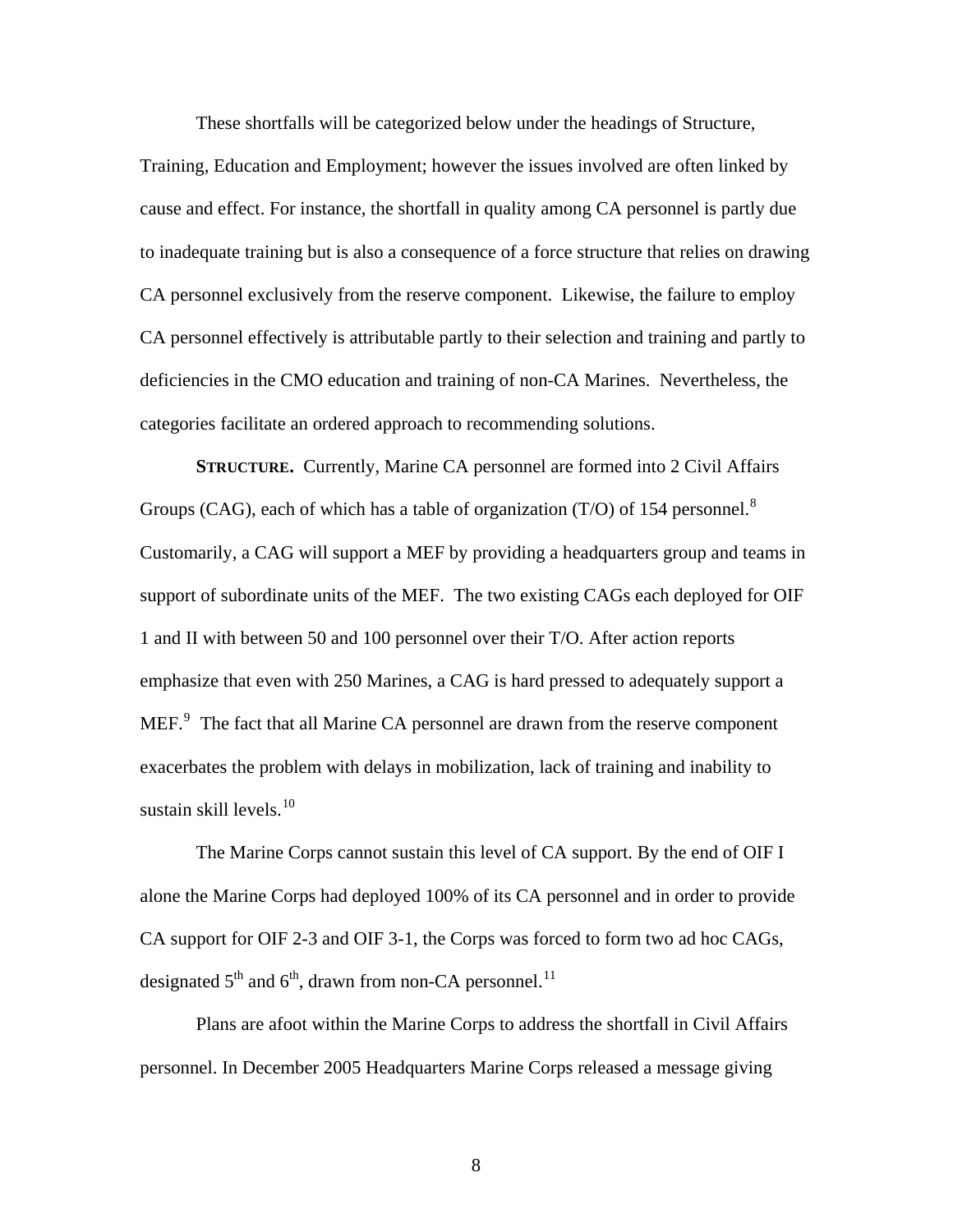Marine artillery units the secondary mission of conducting civil military operations. Under this directive, an artillery regiment with one of its subordinate battalions, augmented by a reserve CA detachment, would provide CA support for a deployed  $MEF<sup>12</sup>$  $MEF<sup>12</sup>$  $MEF<sup>12</sup>$ 

This proposal has several advantages. It places in support of the MEF's CMO capability a cohesive unit constituting several hundred Marines with robust transportation, communications force protection and logistics assets. The regimental headquarters could provide a command and control capability to facilitate the formation of subordinate task forces tailored for civil affairs related missions. Ostensibly, it appears that this solution will solve the shortage of CA personnel.

One weakness in the proposal that threatens to undermine its success may be the lack of civil affairs personnel with adequate expertise. Effective interaction with indigenous populations requires language skills and regional knowledge, as well as training in the general techniques and procedures of CA/CMO. None of these skills are likely to be found in an artillery regiment, and, since the proposal emphasizes that CA will be the unit's *secondary* duty, it would not be realistic to expect the commander to devote much valuable pre-deployment time to CA training. As the size of USMC participation in the OIF rotation cycle diminishes, it is probable that that the artillery community will return to a more exclusive focus on its primary mission.<sup>[13](#page-22-0)</sup>

The proposal to attach a CA reserve detachment to the artillery regiment is a partial but inadequate solution. The Marine Corps currently puts few of its CA personnel through any type of formal training – a problem that needs to be addressed separately. Civil Affairs require a level of training, expertise and regional indoctrination difficult to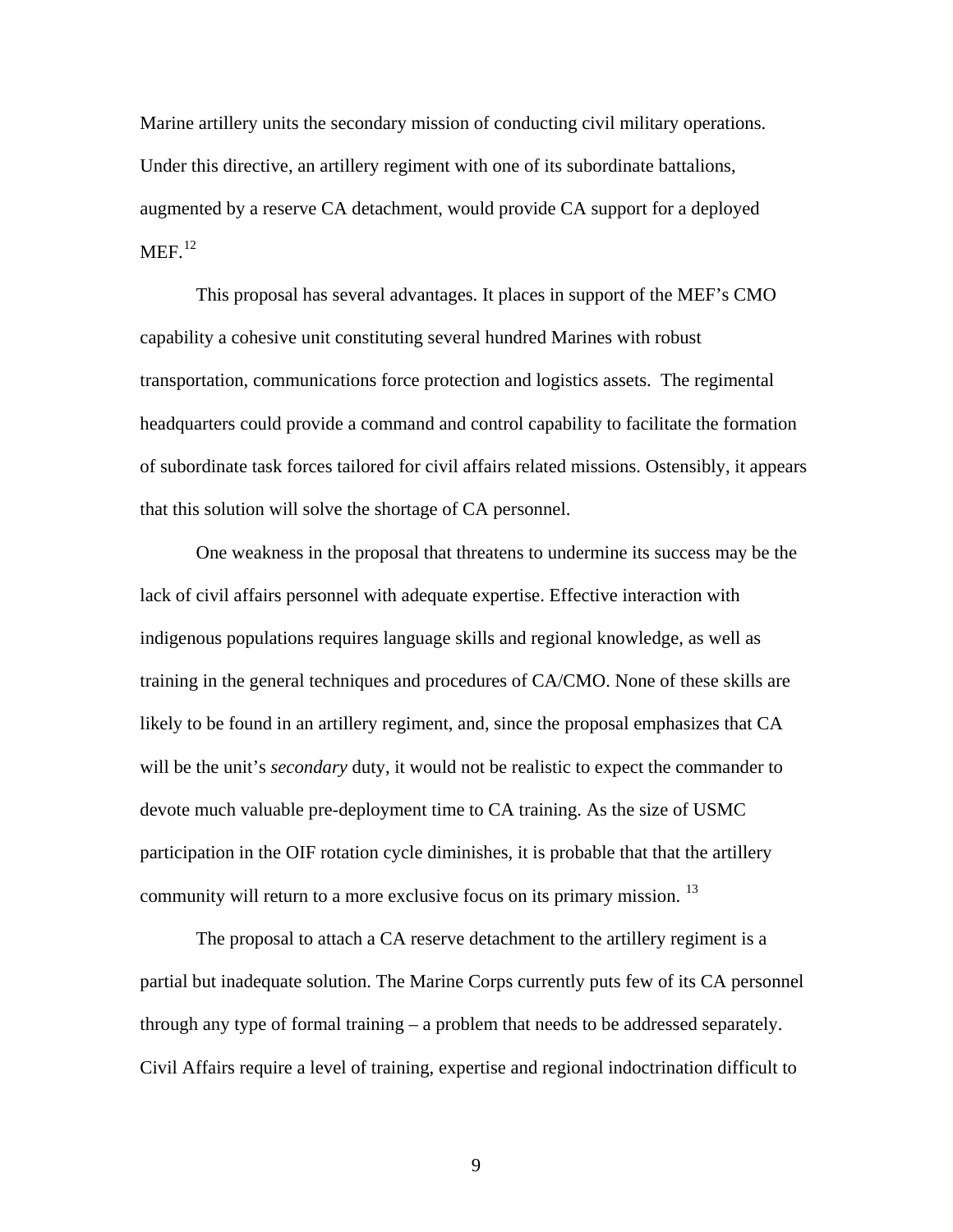sustain in the reserve component. Unlike other Reserve units, CAGs do not have a cadre of active duty instructor-inspector staff to provide them with a core of continuity and experience. Compounding the problem is the high turnover rate among CAGs which makes it difficult to sustain a consistent level of unit expertise.<sup>[14](#page-22-0)</sup>

Civil Military Operations deal with culture, law, fiscal responsibilities, human rights, security assistance, intelligence, rules of engagement, and information operations, involving close coordination with NGOs, IGOs and foreign governments at multiple levels. The complexity of the mission requires specially selected and trained individuals. It is hard to justify the Marine Corps' assumption that Reserve personnel, who go through only a very cursory process of selection and training, will be able to do all of these things.

For instance, once the proposed plan is implemented, the CA team attached to the artillery regiment will have to conduct area assessments -- interacting with local leaders and planning the most effective and efficient means of meeting the local population's most critical needs while undermining the counter-insurgency in that area. This might involve the establishment of an ad hoc CMO unit whose task organization would include artillerymen, military engineers, medical personnel, a psychological operations (PsyOp) detachment, translators and military police. Such a unit would also require civil affairs personnel with contracting and legal expertise as well as the cultural and negotiation skills that will enable them to navigate the complex web of local politics.<sup>[15](#page-22-0)</sup> The CA team leader must always have in mind the operational mandates and understand how to integrate his actions to achieve these goals.

The Army has recognized and addressed the requirement for an Active Duty CA component structured to deploy rapidly and provide CA support to military operations.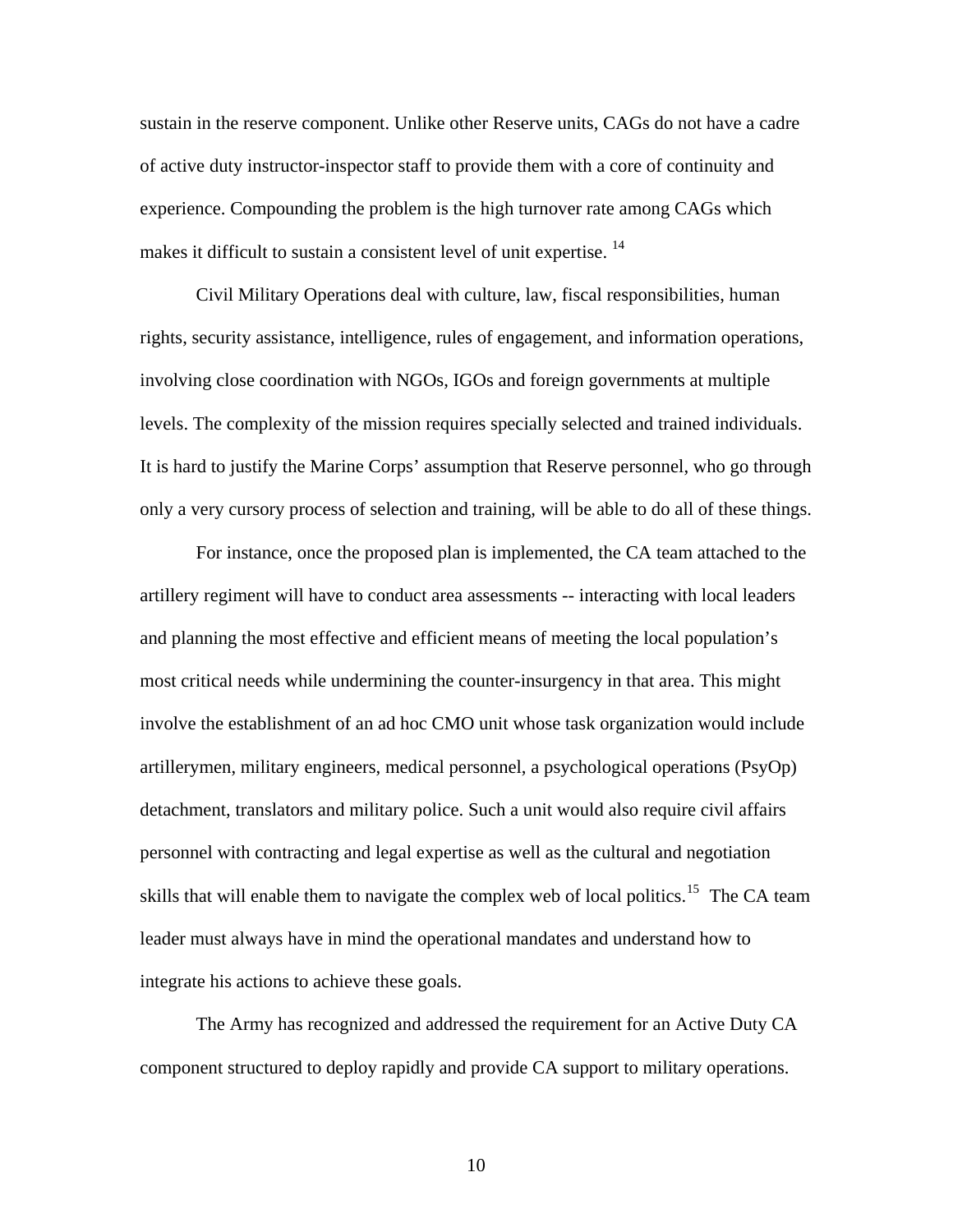The 96<sup>th</sup> CA Battalion, the only active duty CA unit, consists of trained and carefully selected personnel, formed into six companies, each of which has a regional affiliation.<sup>[16](#page-23-0)</sup>

Similarly, though on a smaller scale, the Marine Corps could solve its shortfall in trained CA personnel by establishing an active duty CA component which would be able to undergo the extensive civil affairs and other specialist training demanded by the complexity of its mission.

 A relatively small number of active duty CA personnel would boost the Marine Corps CA capability sufficiently to meet current needs. Whether the Corps retains its two CAG structure or, as has been recommended, forms a third standing CAG, the active duty CA Marines would be divided among the existing CAGs increasing the latter's  $T/O$ .<sup>[17](#page-23-0)</sup> When deployed with their parent CAG, they would provide CA planning teams to augment the staffs of the MEF, Division and artillery regiment. The remaining teams would be assigned by the CAG in direct support of units in the same manner as their reservist counterparts. Those remaining in the States would prepare for the following deployment by undergoing training and then, upon mobilization of their CAG, by forming a training cadre for the reservists. This system would also make available active duty CA teams for deployment in support of non OIF contingencies.

The optimum number of active duty CA Marines would be 102 (48 officers and 54 enlisted) which, under the current two-CAG system, would augment each CAG with 51 personnel. This number would allow each deploying CAG to support the MEF, from the Command element down to the infantry regiments, with active duty CA teams. If the decision is made to form three CAGs, each one would have 34 active duty Marines, easing the problem of sourcing the increased demand for trained CA personnel.<sup>[18](#page-23-0)</sup>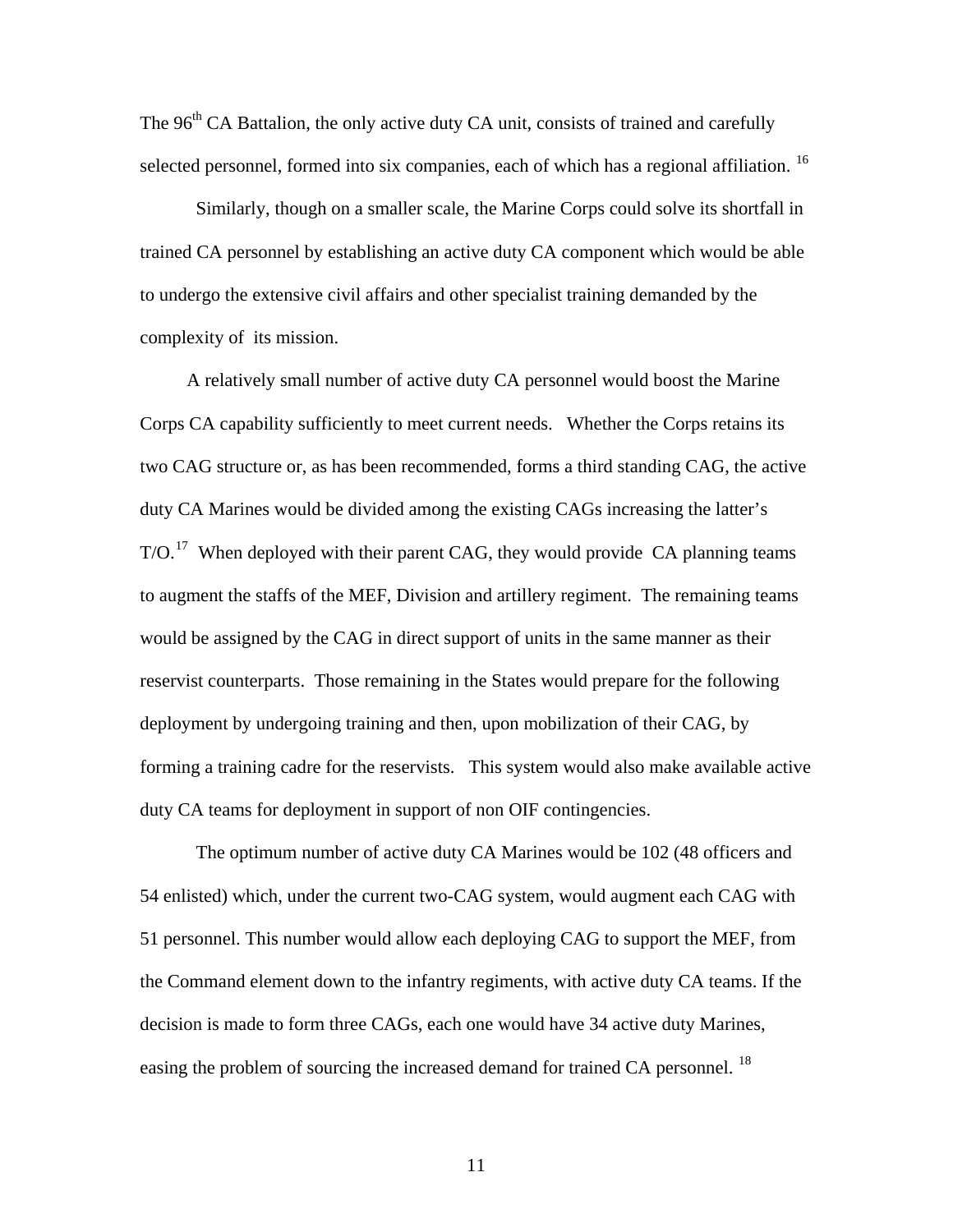The minimum number of active duty CA personnel required to meet current needs would be 44 (26/18). This option would support two CAGs at a time, allowing the deploying CAG to provide active duty teams to the MEF command element, division headquarters and CA-role artillery regiment (vice down to the infantry regiments), with the emphasis being on providing CA planning expertise. This number would still support a three CAG system – the active duty component of the deploying CAG would, upon their return, form the cadre for the third CAG. (For a detailed layout of three active duty augmentation options see Appendix 1).

These active duty CA Marines should be selected for their operational experience which would enable them to advise commanders on how best to integrate CMO into tactical operations. Their training would equip them with the various skills required for their mission. They would have the regional and linguistic expertise to understand the nuances of local political and religious affiliations. They would have an understanding of how to use information operations to their best effect to influence the local population. They would be familiar with the multiple funding sources available for civil military projects, and be able to put money into the hands of local contractors in the most expeditious but legally compatible manner. They would know how to establish mutually beneficial relationships with host nation and US governmental organizations and NGOs. While not necessarily being experts in any particular field of Civil Affairs, they would be skilled "generalists", knowing enough to conduct assessments and then bring the various experts together to execute projects.

In sourcing these Marines, one course of action might be to take them from other occupational fields for a 3 year "career- broadening" tour. The artillery community seems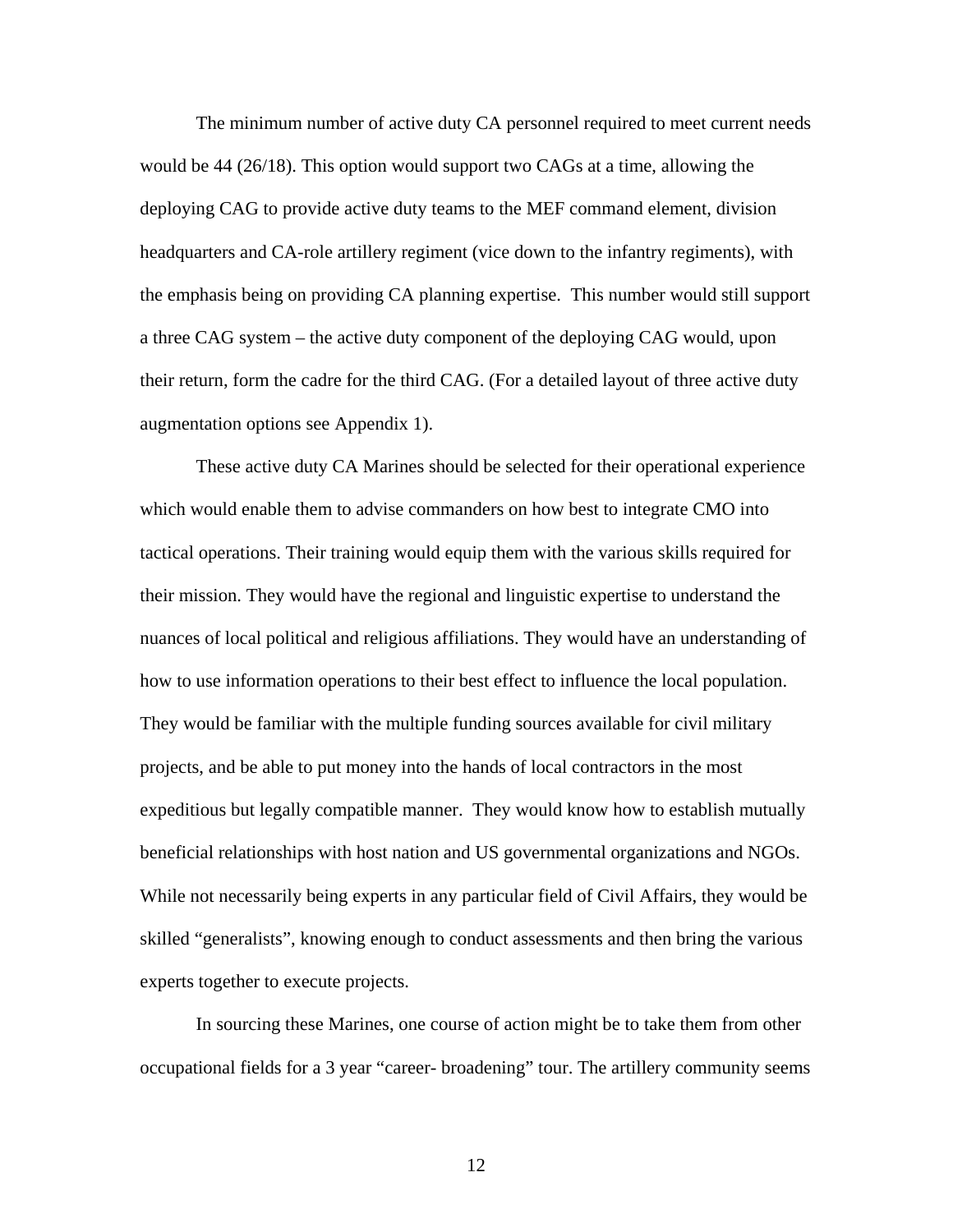particularly well suited to provide personnel for such a tour in view of its diminished role in the war on terrorism, which currently leads to some artillery units deploying to Iraq as in the role of infantry.<sup>[19](#page-23-0)</sup> This course of action would complement the proposal to give artillery regiments the secondary mission of civil affairs; active duty CA units attached to artillery regiments would be led by officers from the same community. Whether drawn exclusively from the artillery or from a variety of backgrounds, at least some of these personnel should be allowed to remain in Civil Affairs upon completion of their tour.

Once selected, CA Marines would undergo a training program that begins with the Army's CA qualification course followed by specialized training in languages, funding, contracting, NGO coordination, staff planning and information operations.

Language and cultural training is of particular importance; OIF after action comments from the leadership of both CAGs emphasize the need for more linguists.<sup>[20](#page-23-0)</sup> Once active duty CA Marines have completed the CA qualification course, selected individuals should be sent to full length language courses offered by the Defense Language Institute (DLI) or the Foreign Service Institute (FSI), while all active duty CA personnel are given a two-week to one-month immersion course at the Marine Corp's Center for Advanced Operational Culture Learning (CAOCL) in Quantico. <sup>[21](#page-23-0)</sup>

 The provision of an active duty component in the Marine CA community does not obviate the argument that the bulk of our CA personnel should still come from the Reserve community. However, in order to capitalize on the potential complimentary strengths of both active duty and reserve Marines, every effort should be made to recruit reservists whose civilian background gives them expertise likely to be of use in their military role.  $22$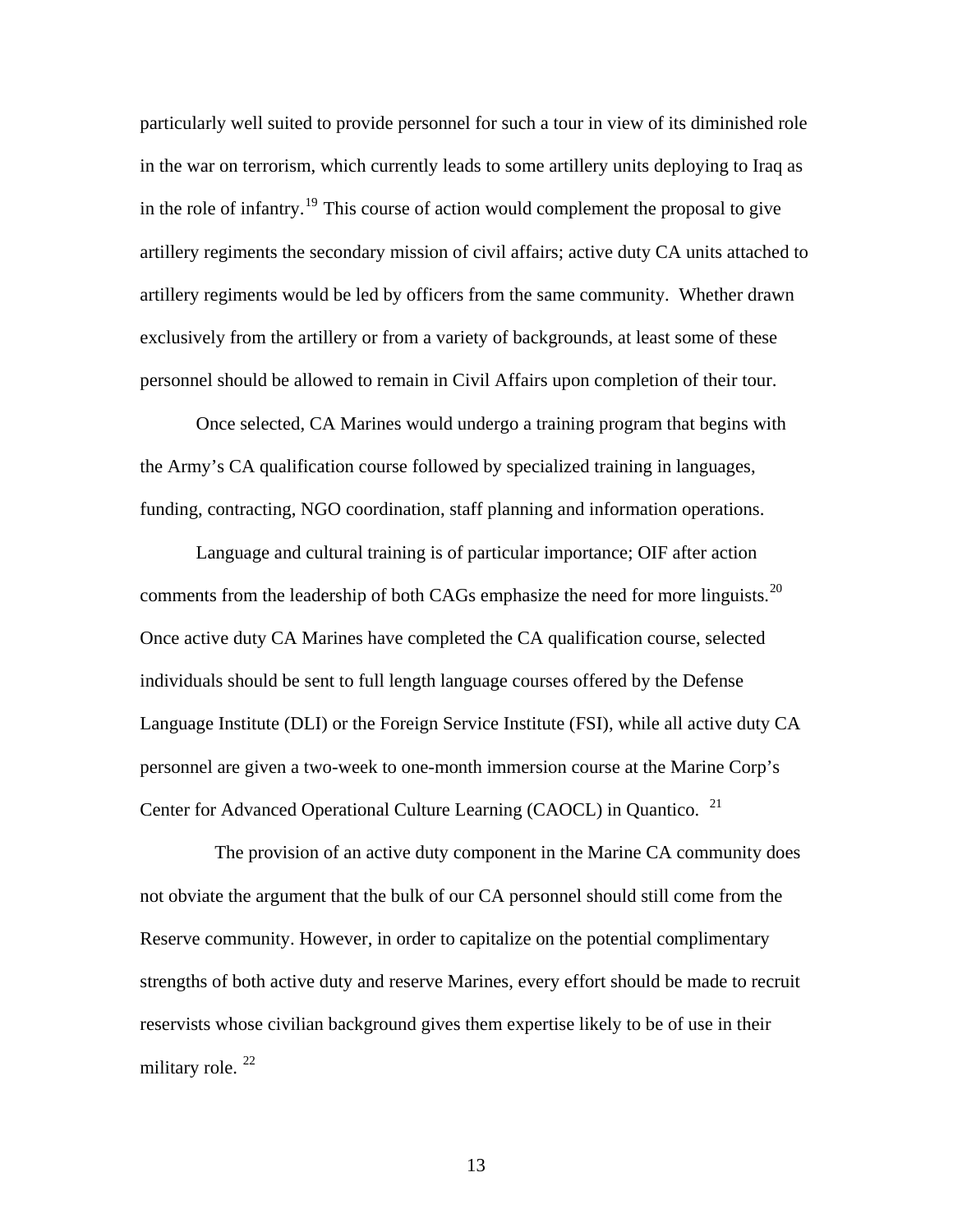**TRAINING.** All active duty and most reservist Army CA personnel attend a nineweek CA qualification course at the Special Warfare Center (SWC) at Fort Bragg. They also receive language and regional studies training at the SWC. By comparison, only a small percentage of CA Marines, officer or enlisted, receive any kind of formal training; those that do are usually sent through an abbreviated two-week course, described as being little more than an orientation.<sup>[23](#page-24-0)</sup> Although the length of the Army's CA qualification course would be prohibitive for most Marine reservists, there are several mutually supporting feasible solutions.

If the Marine Corps pursues the option of forming an active duty CA component then these Marines would attend the Army's Civil Affairs qualification course prior to forming the training cadres for their parent  $CAGs$ <sup>[24](#page-24-0)</sup> If it is not practical to send all of these personnel through the Army's course then the Marine Corps could request that the SWC provide a mobile training team (MTT) for the same purpose. If the Corps continues to source its CA personnel exclusively from the reserve component then the MTT option would be the most practical means of establishing a cadre of reservist CA instructors.

The next step will be to implement a standardized CA course at CAG level, graduation from which should be made a pre-deployment requirement. Since the course would be run as part of the unit's pre-deployment training program it would not be curtailed by reservist drill limitations.

 There is also a need to train CA field grade officers from the reserve component in planning and staff work.<sup>[25](#page-24-0)</sup> The typical field grade CA officer left the active duty Marine Corps as a captain or lieutenant. In the interim period it is unlikely that he has received exposure to the Marine Corps planning process to the extent that will enable him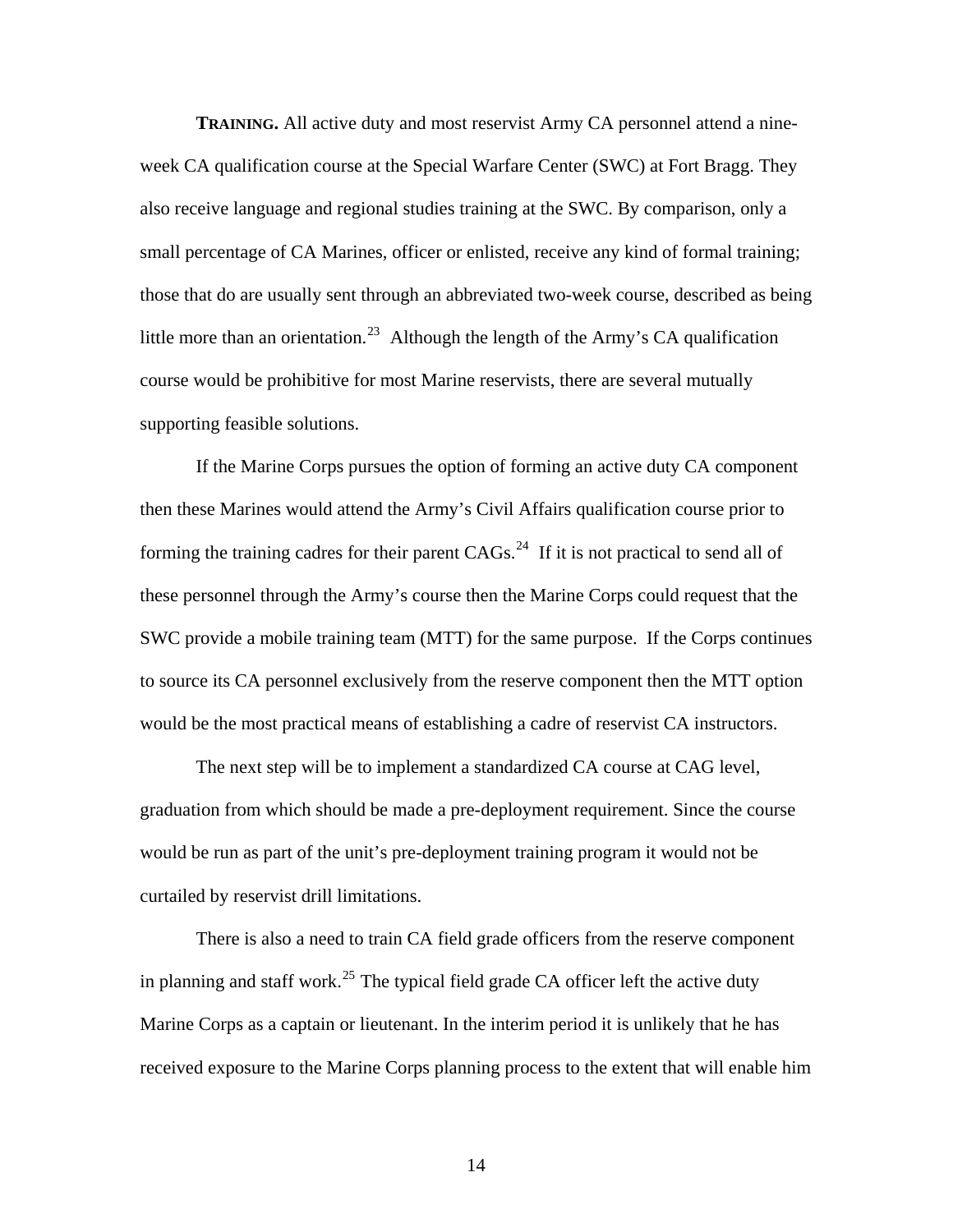to be a productive member of an operational planning team. Since, as we have seen, he is also unlikely to have attended any formal CA training, he is generally not well equipped for success as a staff officer.

 There are two ways to address this problem – ideally both would be adopted. The first would be for each CAG to arrange for its field grade officers to go through a twoweek staff planning course conducted by MSTP. The second solution would be for the active duty CA officers, having completed staff planning courses themselves, to run the CA planning teams on the MEF, Division and artillery regiment staffs while mentoring their reserve counterparts.

**CA/CMO EDUCATION.** Despite the prominent role that CA and CMO play in current operations, the Marine Corps' formal training and education continuum does not currently address these topics in any depth. $^{26}$  $^{26}$  $^{26}$  As one battalion executive officer said of operations in Al Anbar province: "Most of what we do over here is civil affairs stuff. We spend far more time working on building relations with the local community than we do in actual combat. The problem is that we have to learn as we go."<sup>[27](#page-24-0)</sup>

At MEF level, the lack of CA expertise among planners led one I MEF planner to comment: "The problem is that we think of CMO as something that CAG does. We are all more comfortable with kinetic operations so that's what we focus on, and then leave the detailed planning for phase IV operations to the CA guys on the OPT who often lack the background and expertise to make it work. We do this even though we all say that Phase IV is the most important phase". Another, reflecting on the lack of emphasis placed on CMO in USMC formal schools, stated: "In the time that I spent at AWS,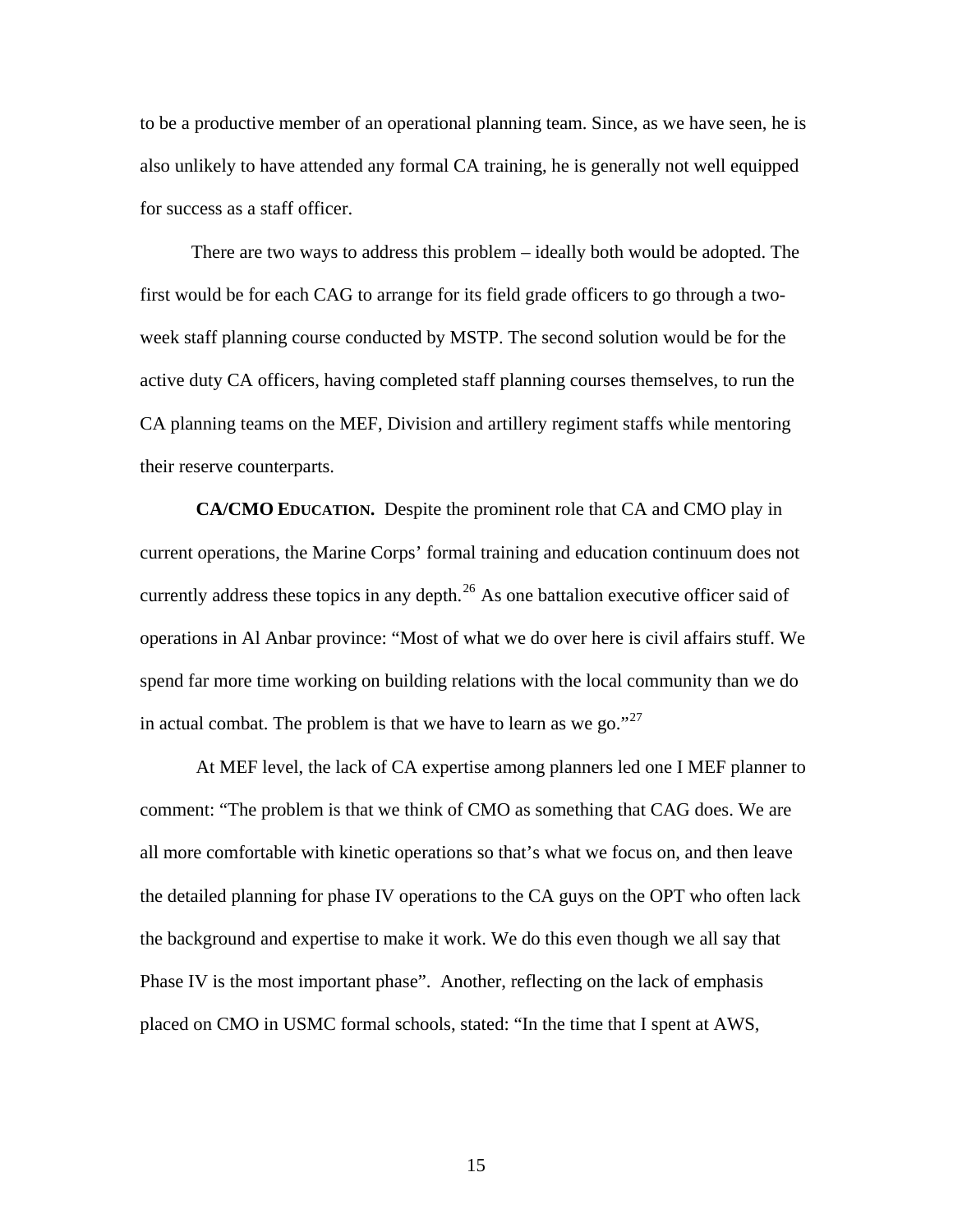Command and Staff and SAW I can think of only one occasion when we really had to come up with a detailed CMO plan."<sup>[28](#page-24-0)</sup>

At regimental and battalion level in Iraq and Afghanistan, Marine commanders are making it happen, usually by designating a trusted subordinate – usually the XO or fire support coordinator– to focus the unit's civil military operations. The lack of real civil affairs expertise at this level has meant that these officers have to learn on the job, relying on their problem solving expertise, common sense and the cultural training that they receive prior to deployment.

This situation militates for institutionalized, formal and comprehensive CMO training. To this end, the Marine Corps University (MCU) is well positioned to play a pivotal role towards the integration of CMO in the professional military education of field grade officers.

MCU should establish links with those organizations, governmental and nongovernmental, who share with the Marine Corps the same areas of operations. The University should invite guest speakers from these agencies -- which would include the State Department, CIA, USAID, OFDA and various NGOs -- to talk about their organizations' mission, capabilities and optimal integration with the military. MCU should encourage habitual interaction with these agencies to include participation in planning problems in which the agency representatives would play a dual role as exercise participants and instructors. As a response to action reports from the practical exercise Barbary Sword, conducted in December 2005, the faculty of Command and Staff College is attempting to coordinate this type of interaction. However, to date, they are not having much success due to an apparent lack of interest on the part of those agencies that have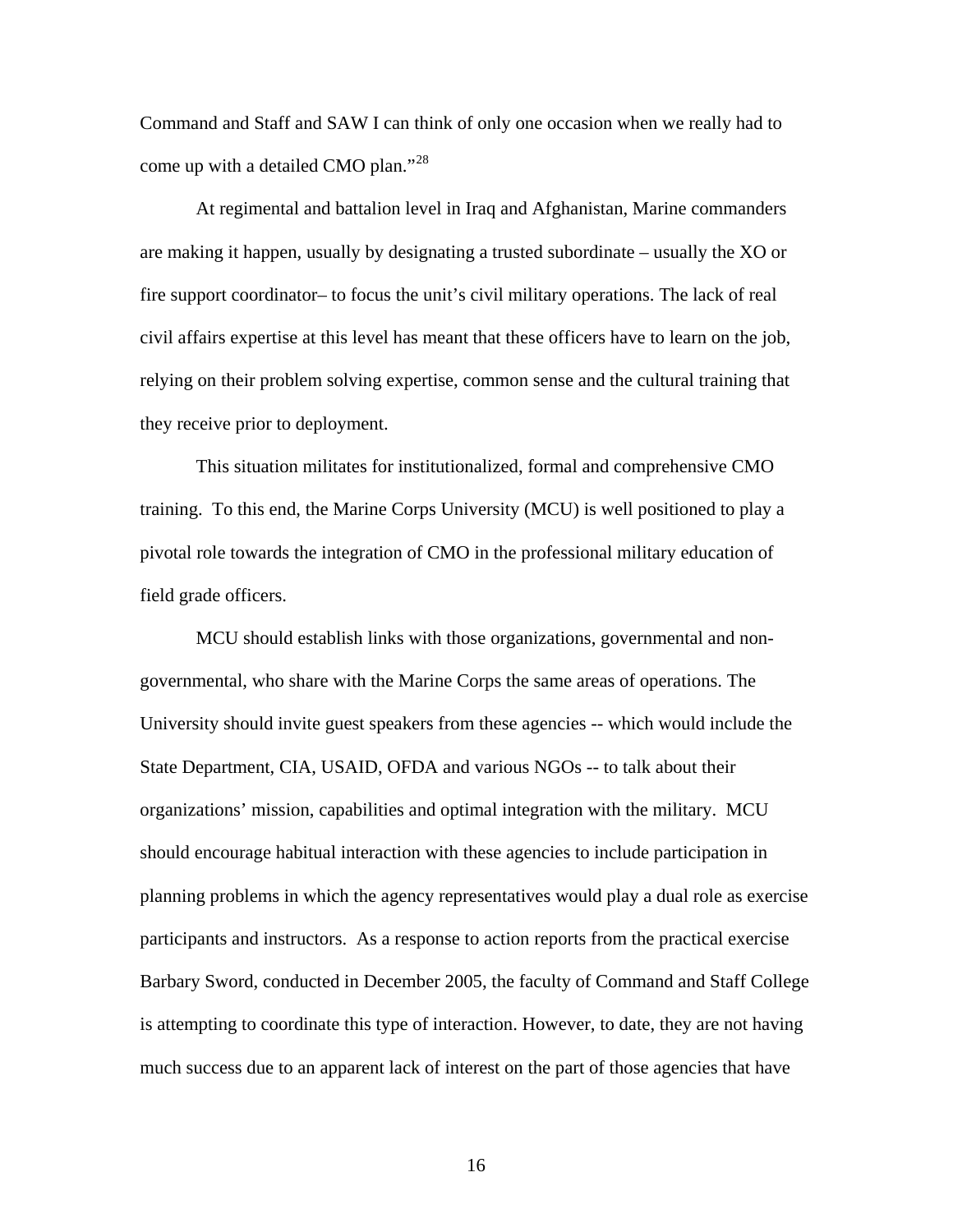been approached.<sup>[29](#page-24-0)</sup> It will probably take higher level coordination from the President of MCU to the top levels of each agency in order to break this impasse.

Another step that the University could take to establish relationships with relevant agencies would be to encourage them to send students to MCU schools. To some extent this already happens, but there does not appear to be an attempt to target those specific organizations most likely to come into contact with the Marine Corps "down range". To achieve this will involve some marketing – it might not be readily apparent to a higher level official in, for instance, USAID or an NGO that they might benefit from attending a Marine Corps school. $30$ 

The University should establish a CA/CMO chair to complement or replace the existing Humanitarian Assistance (HA) chair. HA is one function of CA/CMO; the HA chair offers, therefore, only a narrow sight picture of civil military operations. If the HA chair remains then MCU should ensure that the incumbent is a dynamic individual with useful views on military/NGO/GO interaction. An ideal candidate would be someone who has served in both an NGO and the military, or who has held a high position in USAID.

Elsewhere, a more systematic approach to CMO education and training for Marine officers might include:

-- CMO/ CA integration to the MAGTF Staff Training Program (MSTP).

-- CMO/ CA instruction at career level schools and integration into practical exercises and planning problems.

-- The requirement for all MEF, Division and artillery regiment staff planners to attend the one-week CMO planning course at the Joint Special Operations University.<sup>[31](#page-25-0)</sup>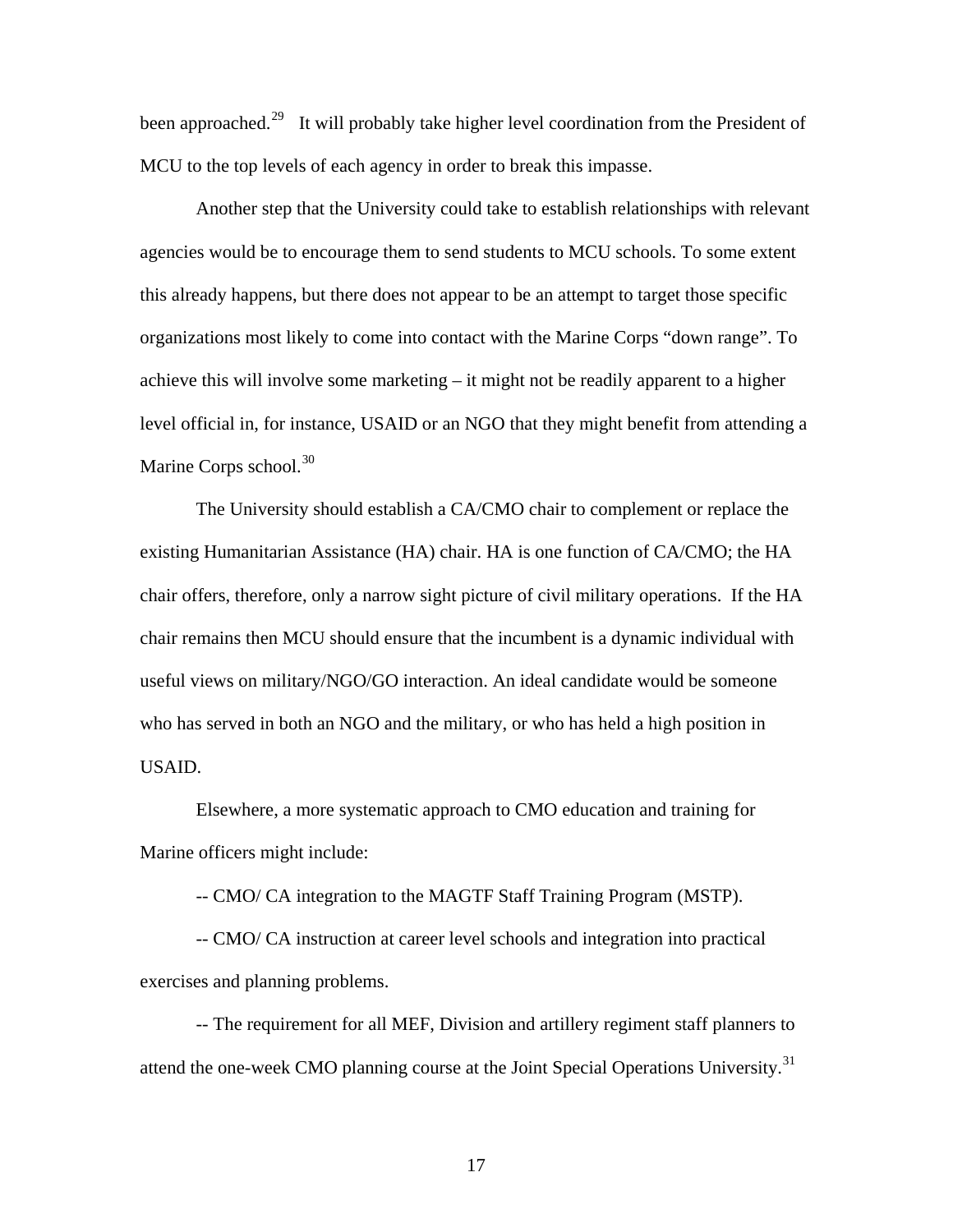It will require full integration of CA/CMO into professional military education to ingrain this concept among Marines who have focused on conventional kinetic operations for most of their careers.

#### **EMPLOYMENT: CA/CMO integration as a Line of Operation.[32](#page-25-0)**

The recommended changes in CA training and structure will improve the Marine Corps' CA capabilities. In the short term, however, operational units need tools that will enable them to more effectively plan and execute CMO.

Integration of civil military operations begins during planning; intelligence drives the process and assesses the results. Information operations also play a key role in CMO: it is not enough to do things that benefit the local population – the positive impact must be made apparent to them and to a wider audience.<sup>[33](#page-25-0)</sup>

One method of integrating CMO would be to include CA personnel on targeting boards along with representatives from all the staff sections, fires, IO and public affairs. CJTF HOA, for instance, reached this conclusion after discovering that there was little coordination between subordinate units operating in the same countries.

In practice, however, including CA personnel on OPTs and boards achieves little unless commanders and their staffs approach CMO with the same focus that they dedicate to offensive operations. An effective method of ensuring that the same detailed planning be devoted to CMO is for it to be incorporated into standard planning procedures at MEF level and below as a line of operation.

By establishing operating procedures that deal with CMO as a line of operation, and, its function-based corollary Civil Affairs as a Warfighting Function, OPTs and targeting boards will facilitate the integration of CA/CMO with intelligence, IO and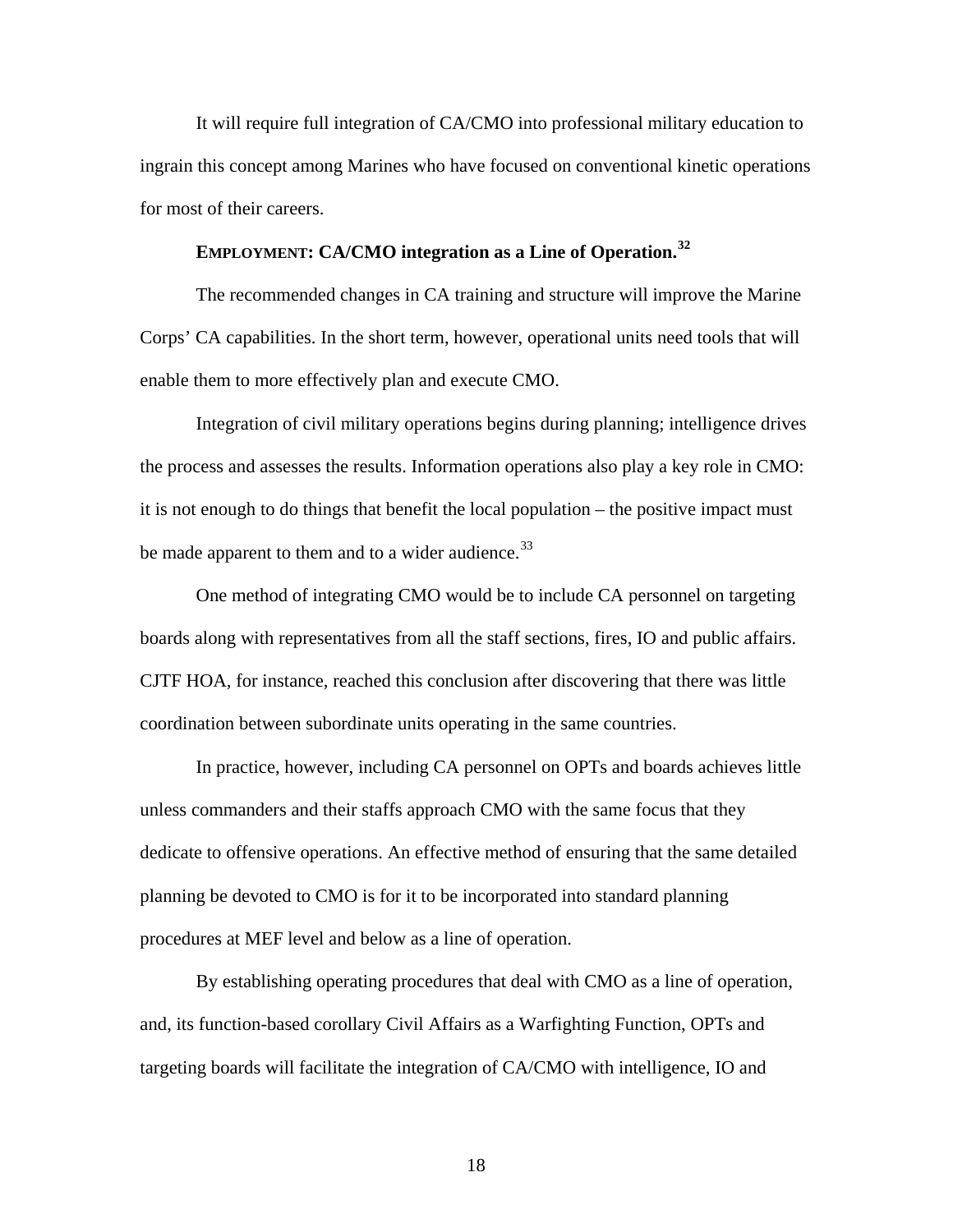kinetic operations thus maximizing the desired effects of each.  $34$  It will require the attention of commanders and principal staff officers with a good understanding of CMO to make it work.

#### **CONCLUSION**

Marine operations in Iraq, Afghanistan and the Horn of Africa re-affirm the lesson that operational objectives cannot be obtained by kinetic or tactical actions alone. The integration of civil military operations during all phases of an operation is often critical to its successful outcome. The Marine Corps' ability to conduct CMO is currently impeded by shortfalls in force structure, training, education and employment. The solutions proposed above would result in the establishment of a cadre of active duty civil affairs Marines, the implementation of a formal training program for CA personnel, the integration of CMO into the Marine Corps' resident schools and the use of planning procedures that focus on CMO as a line of operation.

It appears probable that United States will continue to be involved in irregular wars of an unrestricted nature involving terrorism, insurgency and civil war and requiring extensive interaction with civilian populations. It is, therefore, incumbent upon the Marine Corps to improve its ability to conduct civil military operations.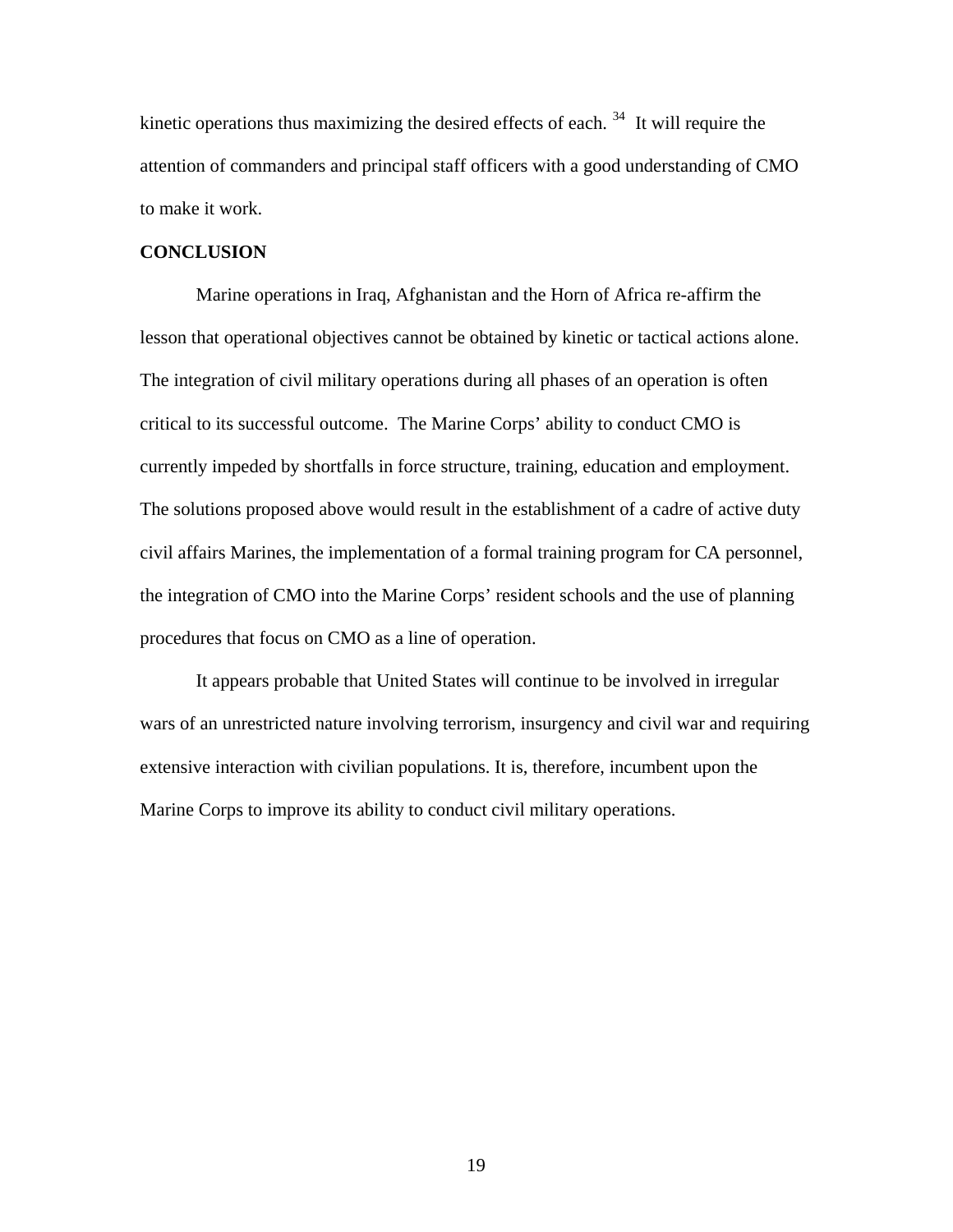$\overline{a}$ 

 $2^2$  The significance and breadth of CMO, and the role played by Civil Affairs, is outlined in the CA doctrinal publication: *"The Focus of CA is to engage the civil component of the operational environment by assessing, monitoring, protecting, reinforcing, establishing and transitioning – both actively and passively – political, economic and information institutions and capabilities to achieve US national goals and objectives at the strategic, operational, and tactical levels of operation…." FM 3-05.401, Civil Affairs Tactics, Techniques and Procedures,* 

<sup>3</sup> After action reports from Operation Anaconda in Afghanistan illustrate the importance of Civil Affairs to tactical operations: "As a result of (the efforts of the CA operations), the locals in turn started providing intelligence to the soldiers on who was a Taliban and who was not"  $3<sup>rd</sup>$  Brigade, 101<sup>st</sup> Airborne AAR from Operation Anaconda, Afghanistan.

In March 2004, the US Army Peacekeeping and Stability Operations Institute (PKSOI) published "Civil Military Operations in Afghanistan" a study of CMO in that country from September 2001 to December 2002. The study concluded that although the US military was ultimately successful in its conduct of CMO in Afghanistan, the mission was jeopardized by shortfalls in a number of areas – to include the number of trained Civil Affairs personnel and what seemed to be an institutional reluctance to integrate CA into operations at all levels.

Over the last two years the shortfall of CA personnel within the Army has become critical. This is likely to curtain its ability to support Marine units, as it has in the past in Afghanistan, Iraq and the Horn of Africa.  $11<sup>th</sup>$  MEU in Iraq,  $6<sup>th</sup>$  Marines in Afghanistan and CJTF HOA provide recent notable examples of the Army providing CA support. 11<sup>th</sup> MEU had an Army CA company attached to it during operations in Najaf between August and December 2004. 6<sup>th</sup> Marine Regiment also had an Army CA company attached during operations in Afghanistan in 2004. CJTF HOA, although staffed predominantly by Marines, relies exclusively on Army CA teams to execute its engagements "downrange".

The Army has a total of 6000 CA personnel, formed into five reserve brigades and one active duty battalion within the US Army Civil Affairs and Psychological Operations Command (USACAPOC). As of February 2005, 80 % of Army CA personnel had conducted at least one 1 year deployment to Iraq or Afghanistan and the nearly all of the remaining 20% had deployed somewhere else. The problems attendant with this operational tempo are compounded by the fact that 96% of the Army' CA personnel come from the Reserve component. (The Cornwallis Group IX: Analysis for Stabilization and Counter-Terrorism Operations)

In the words of a recent National Defense University study (Civil Affairs at a Crossroads, NDU, February 2005), the Army is "simply running out of CA personnel for even current mission loads". To meet this challenge the Army is responding by increasing the size of its only active component CA unit from a battalion to brigade and by augmenting its reserve component CA community with an additional 1,000 personnel. These changes will not come into effect until FY08, however, auguring no immediate relief for its thinly stretched CA units. In light of these circumstances, it would be unrealistic to expect continued Army CA support for Marine units.

While researching this paper, the author was told several times that the US Army has the "lead" on Civil Affairs, the implication being that the Marine Corps can therefore rely on the Army to augment our CA personnel shortfalls. However the latest Joint Doctrinal Publication on Civil Affairs makes no clear cut assignment of responsibility to the Army. Instead it tasks the Commander of US Special Operations Command with providing "combatant commanders with CA from assigned forces that are organized, trained, and equipped to plan and conduct CA activities in support of combatant commanders' missions."

<span id="page-20-1"></span><span id="page-20-0"></span> $<sup>1</sup>$  The term Civil Affairs (CA) is used in Joint Doctrine to describe only those activities that are conducted</sup> by CA personnel, whereas Civil Military Operations (CMO) encompass all interaction between the military and civilian components. For the purposes of this paper, the two terms will often be used interchangeably as CA/CMO.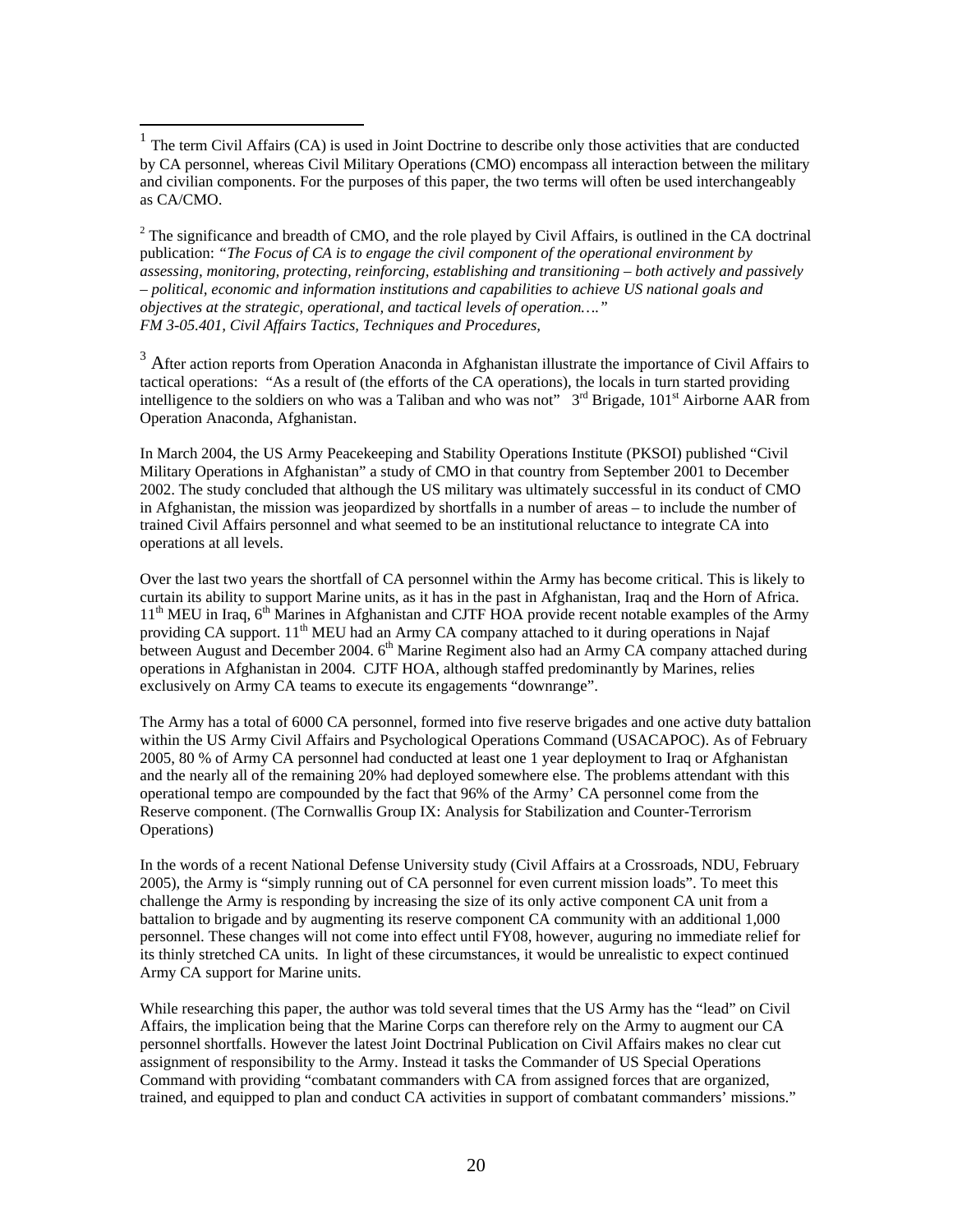<span id="page-21-0"></span> In the next paragraph, the Commander of Joint Forces Command is tasked with coordinating "with the US Marine Corps for CA units from assigned forces that are organized, trained, equipped to plan and conduct CA." For this purpose, the Publication states that the Marine Corps maintains two CAGs each of which is intended to support a MEF. (Chap 3, JP 3-57.1) No mention is made to the effect that the Marine Corps can rely on the Army to provide CA support.

<sup>4</sup> This comment is based on AARs from  $2<sup>nd</sup>$  Battalion, 6<sup>th</sup> Marines (2/6), 2/3, 3/3 and 6<sup>th</sup> Marines as well as on conversations with personnel from these units, to include Colonel Garza, former commanding officer of  $6<sup>th</sup>$  Marine Regiment. Additionally, the author spent from mid April to mid May 2005 in Afghanistan with an advisor team.

 $<sup>5</sup>$  This is evidenced by the fact that although CJTF HOA consists of about 1400 personnel in Camp</sup> Lemonier, there are, at any given time, less than one hundred CJTF personnel at the "pointy end of the spear", and most of these are in civil affairs teams.

<sup>6</sup> From 1 March 2005 to 10 April 2005, the author was assigned to CJTF HOA. During this period he visited Kenya, Ethiopia and Yemen in conjunction with CA teams from the Army's 96<sup>th</sup> CA battalion. Unless otherwise stated, comments pertaining to the conduct of CMO in HOA are taken from his notes and from interviews with members of the  $96<sup>th</sup>$ , to include a former director of the Army's CA Qualification course, Major Fred Little.

<sup>7</sup> Colonel Ballard, CO  $4<sup>th</sup>$  CAG, Al Anbar Province, December 2004. This comment was echoed in the report from the OIF Commanders' Conference convened by the Marine Corps Center for Lessons Learned in June 2005.

Comments pertaining to CMO in Iraq are also drawn from the author's personal observations during two tours in that country in the course of which he was attached to US and Iraqi Army units and traveled extensively throughout Anbar and Nineveh provinces.

 $8\text{ }3^{\text{rd}}$  CAG is at Camp Pendleton and  $4^{\text{th}}$  CAG is at Anacostia Naval Station, Washington DC.

<sup>9</sup> The comments concerning current Marine CA numerical shortfalls are based on:

- 1. Marine Corps Center for Lessons Learned (MCCLL) report: Civil Military Operations in OIF II, June 2005.
- 2. Discussions with 4<sup>th</sup> CAG CO and officers, December 2004.
- 3. Interview with Lt Col Kraig Kenworthy, CA Integration Officer, MCCDC, Nov 2005.
- 4. MCCDC Position Paper, 13 July 2005.
- 5. AAR from MARFORRES CAG conference, June 2005 (MCCLL)

 $10$  In the fall of 2005, the Marine Corps Center for Lessons Learned (MCCLL) compiled a comprehensive collection of CA related AARs and interviews from OIF II, entitled Civil Military Operations, OIF II. The publication includes input from the OIF II commanders' conference and from the MARFORES CAG conference, both held in June 2005. A recurrent theme of this report is that during OIF II, Marine CA personnel demonstrated a lack of experience, training and planning expertise. (Point of Contact: Col Sinnot, Marine Corps Center for Lessons Learned)

The author's observations of one Regiment and 9 Marine infantry battalions in Iraq during OIF I and II include these examples which appear to be typical and illustrative of the problem:

-- A Marine artillery battalion whose primary focus had become the conduct of civil affairs. The battalion did not have attached to it a CA team – just one officer who was described by the battalion commander and his XO as having had no training. The result was that the XO was assigned the duties of the CA officer. -- A Marine infantry battalion in which the responsibility for coordinating the battalion's CA efforts had been assigned to the Fire Support Coordinator, an artillery officer. The Battalion had a CA team, headed by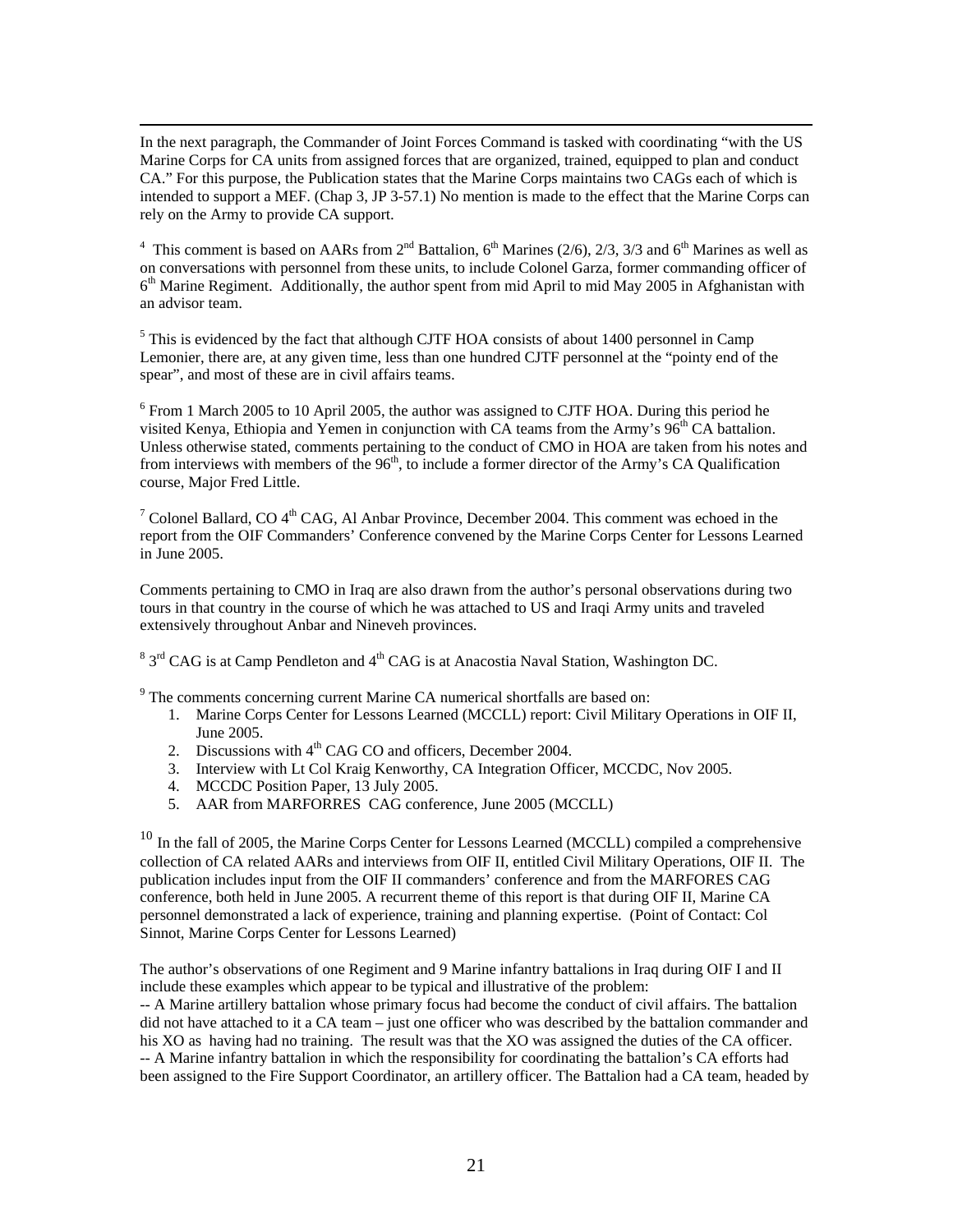<span id="page-22-0"></span> a Major, who according to the Battalion's XO and Operations Officer lacked the experience and training for his assigned mission.

-- A Marine Regiment assigned the mission of establishing a CMOCC, discovered that its assigned CA team although enthusiastic and conscientious, knew no more than any other member of the Regimental Staff as to how to go about doing this.

The author's own experiences of Marine CA shortcomings included a farcical episode during the transition to Phase IV of Operation Al Fajr, the attack on Fallujah. The author's unit ran a humanitarian distribution point out of a mosque in the center of the city. It quickly became apparent that there was no real coordination of the CMO effort with the result that the Iraqi Army unit to which the author was assigned received a stream of contradictory instructions as to the treatment of refugees. The CMOCC operated by 4<sup>th</sup> CAG, demonstrated marginal awareness of either the tactical or humanitarian situation. At one point the CMOCC was using loudspeakers to lure residents to the local HA centers, not realizing that Marine units had imposed a 24 hour curfew. During one 24 hour period the author's unit was instructed to shelter and feed refugees, not to feed anyone, expel all refugees from the mosque, re-admit them, test them for gunpowder, search their homes and expel them again.

 $11$   $6<sup>th</sup>$  CAG, for instance, was formed in early June 2005 and deployed in September. During its predeployment training it received one 2 week block of CA instruction (20 June  $-1$  July) (Case Study,  $6<sup>th</sup>$ CAG, Presentation by Transition Task Force, December 2005)

 $12$  ALMAR 061/05. The proposed date for the first artillery regiment to be fully operationally capable in this regard is 1 Nov 2006 (Transition Task Force Presentation, December 2005)

<sup>13</sup> The Transition Task Force has already identified weaknesses with the proposal. In their mission analysis conducted in December, 2005 they highlighted the unresolved issues:

-- Lack of CA personnel

-- Lack of standardized CA training

-- Mobilization time for reservists will infringe upon time available for pre-deployment training (Transition Task Force Presentation, Dec 2005, and interview with Lt Col Tim Parker, CO 2/10, Dec 2005)

<sup>14</sup> For instance, when 3<sup>rd</sup> CAG deployed for OIF II in February 2004, only 29 of its complement of the 195 personnel had deployed with the unit for OIF I.  $4<sup>th</sup>$  CAG estimates that they lost 60% of their personnel between OIF deployments (Lt Col Kenworthy,  $4<sup>th</sup> CAG$ ).

These deployments were planned and scheduled several months in advance. The nature of the mobilization process means that reserve Marines will usually not be available for deployment with the first echelon of units responding to a contingency.

<sup>15</sup> Local politics can not be avoided in the conduct of civil military operations. This is a lesson that was learned in by civil affairs personnel in Sicily in 1943 and is equally relevant to the US military's current experiences in Afghanistan, Iraq and the Horn of Africa. Unless the nuances of local politics are understood, US military units will often unwittingly be manipulated into carrying out the partisan agenda of local leaders. This underscores the importance of having CA personnel whose training has steeped them in local culture, religion and politics.

 $16$  The mission of the 96<sup>th</sup> CA Bn is to "Train, organize, resource, certify, and rapidly deploy regionallyoriented, language-qualified, Civil Affairs teams/individuals to the Unified Commands in order to assist in ….planning for, monitoring, and executing CMO in support of US objectives during peacetime, contingencies, and war." Mission Statement taken from the 96<sup>th</sup> Civil Affairs Battalion (Airborne) Reference Book. Both Marine and Army reports from Afghanistan and HOA have reaffirmed the requirement for a unit with this mission. The PKSOI report cited above named the  $96<sup>th</sup>$ CA Battalion as being key to the Coalition's success and recommended that the size of the battalion be increased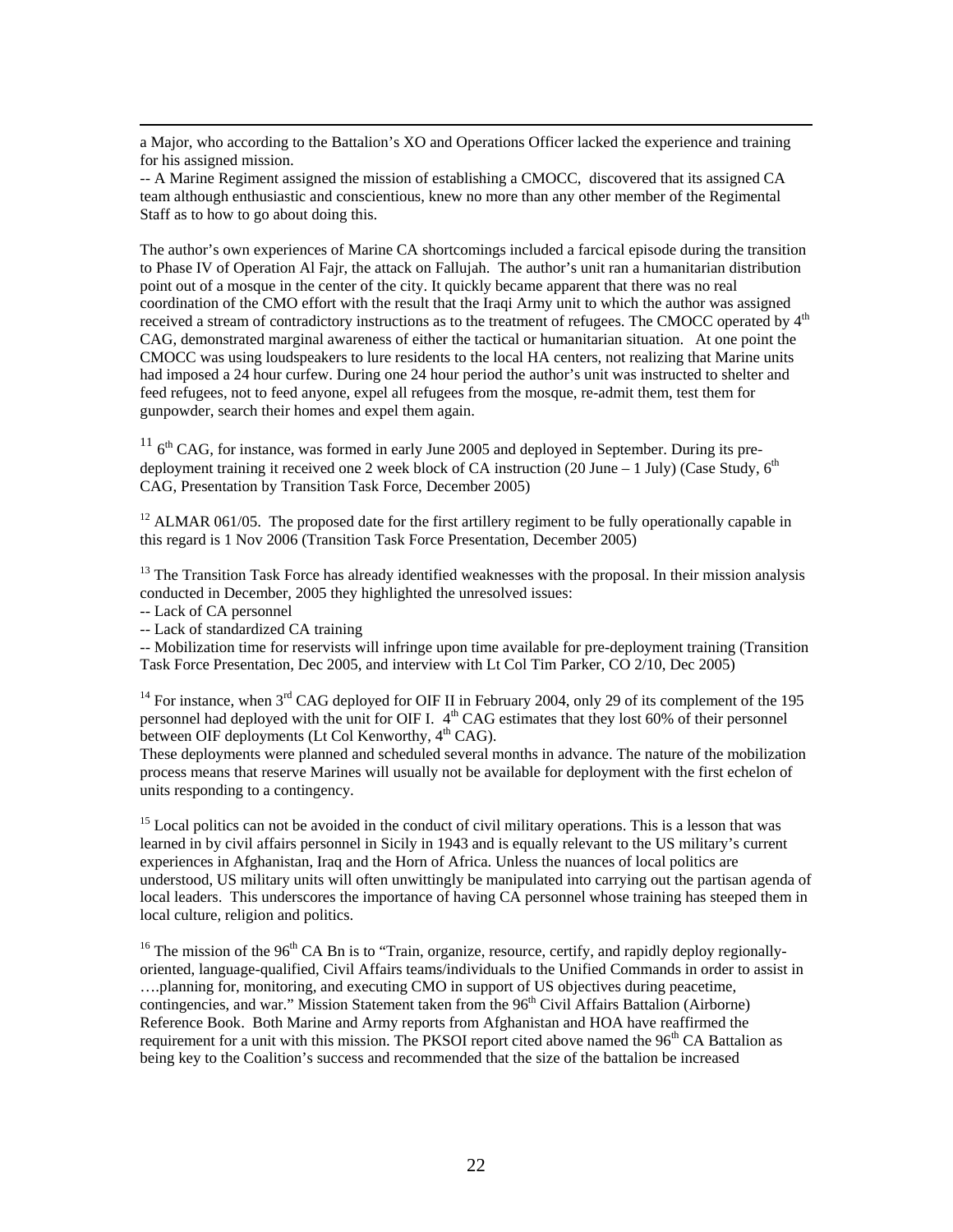<span id="page-23-0"></span>The selection and training undergone by the 96<sup>th</sup> CA Battalion personnel provides a disturbing contrast with their Marine counterparts who rely mostly on on-the-job training.

 The battalion draws the majority of its enlisted personnel from the combat arms; currently, most still come from the Special Forces community though this is likely to change over the coming months because of competing demands on that community. All are carefully selected for their maturity and proven record of leadership; all are above the rank of E-5.

It is a pre-requisite for all officers assigned to the Battalion that they be branch qualified in their primary MOS. For instance, an infantry officer will have commanded a company and will have attended the career level school for captains before applying for a tour with the Battalion. Of those who do apply, on average one third are selected to attend the 9 week CA qualification course at the Special Warfare Center at Fort Bragg. They also receive language and regional studies training at the SWC. Upon promotion to Major, these officers have the option of applying for career field designation as civil affairs officers, which will mean attending graduate school before continuing in the CA community. The selection rate for those who apply is only about 20 %.

<sup>17</sup> The MARFORES CAG Conference in June 2005 recommended the establishment of a third standing CAG.

<sup>18</sup> If the existing 2 CAG system is retained, only 34 of the 51 active duty Marines would be needed to deploy with their parent CAG. This would allow for the remaining 17, to attend schools and to fill liaison billets with governmental agencies and NGOs. (See Appendix 1). These billets would help solve the interagency coordination problem.

 $19$  This proposal is likely to elicit strong opposition from the artillery community, as did MCCDC's proposal to give artillery regiments the mission of CMO. However, the recommendation to draw the active duty CA component from the artillery community would have little impact on the ability of Marine artillery to accomplish its primary mission since these Marines would do their CA tours in lieu of the standard non operational force tour (known as a "B Billet) that all Marine officers are required to take.

<sup>20</sup> Marine Corps Center for Lessons Learned, "Civil Military Operations, OIF II", a summary of CMO related AARs. These AARs highlight the need for more cultural and language training. For instance, a CAG team leader, retuning from OIF 2-3, described his pre-deployment cultural training as being "90% bad". (Interview transcript, CAOCL website, TECOM)

 $21$  The full length course at DLI is 18 months and has a very high attrition rate. This is one of the causes for the critical shortage of Arab speakers in the Marine Corps. Pending a Marine Corps language immersion course (see below), it may prove more practical to send selected CA Marines through one of the shorter immersion courses offered by FSI or the USAF's Language and Area Studies Immersion program (LASI).

The CAOCL, established in the summer of 2005, falls under the Marine Corps' Training and Education Command. Its mission is to ensure that " Marines are equipped with operationally relevant regional, culture, and language knowledge to allow them to plan and operate successfully in the joint and combined expeditionary environment: In any region of the world; In current and potential operating conditions and targeting persistent and emerging threats and opportunities" (CAOCL website). The Center's vision statement describes it as is the Corps' "one-stop" clearing house for operational culture and language training. The Center was established as a response to OIF AARs that emphasized the importance of realistic cultural training for Marines deploying to Afghanistan and Iraq. Although the CAOCL coordinates basic language instruction for deploying units, it does not yet offer a more thorough immersion course designed to create fluency, but has designs to do so in the future. Currently the only service to run a language and culture immersion course is the Air Force whose LASI program runs 4 and 6 week courses.

<sup>22</sup> In OIF II, after action reports specified that CAGs were deficient in the following high demand areas of expertise: business development, civil engineering, municipal government, public health, project management, justice, Arabic language, inter-agency planning, and food-water-fuel distribution. Marine Corps Center for Lessons Learned, "Civil Military Operations, OIF II", a summary of CMO related AARs.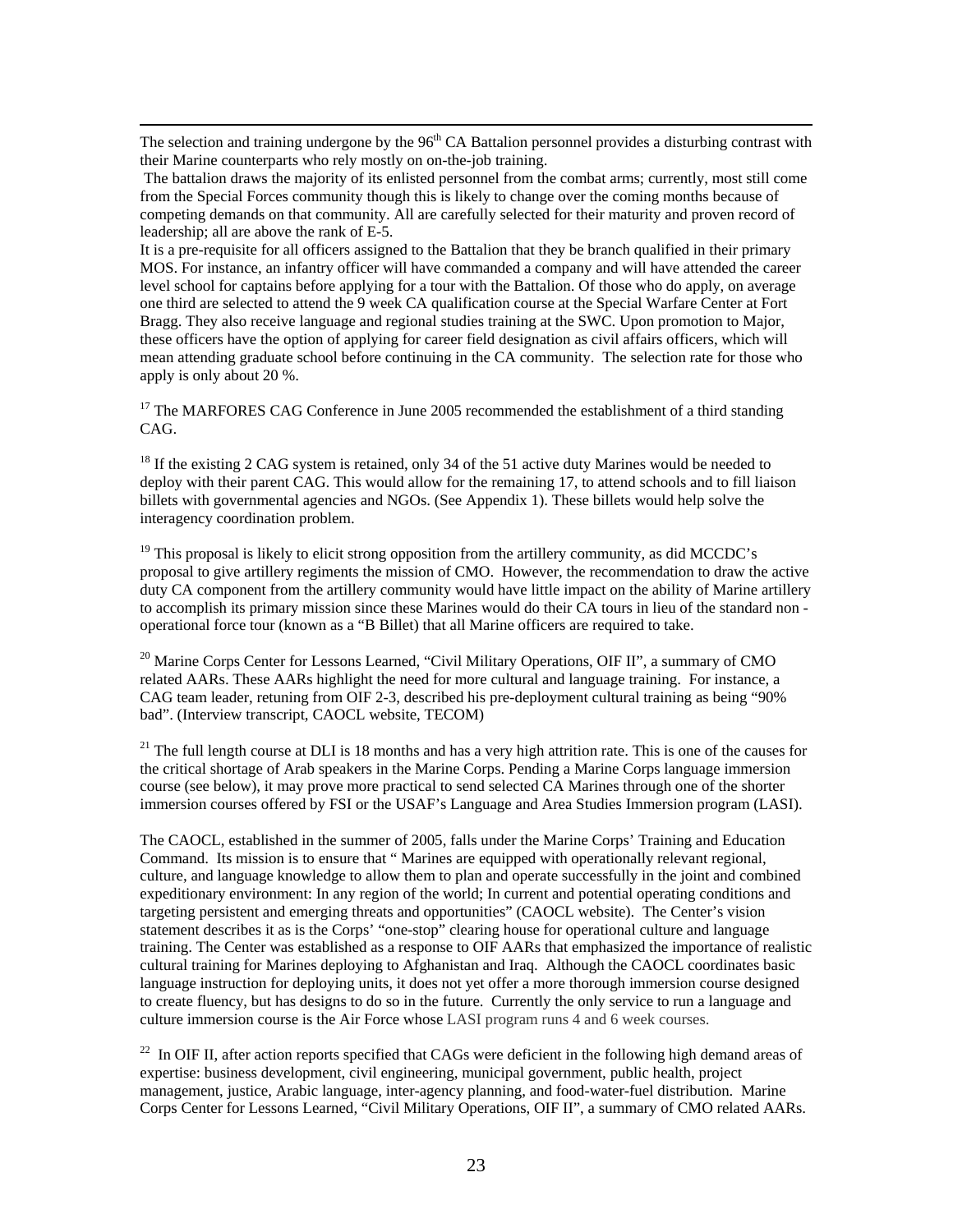$^{23}$  The MCCDC CA integration officers (Lt Col Kenworthy and Lt Col Montgomery) estimate the number of Marines who have attended the 2 week Army CA course as less than 10%. Neither knew of any Marines who had attended the full CA qualification course.

 $24$  This may be possible to coordinate between MCCDC and TRADOC thus avoiding the necessity for a formal inter-service request. The Marine Corps may have to offer instructors as a quid pro quo in order to obtain the required school seats. Such an arrangement would actually benefit the Marine CA community by building a cadre of experienced CA instructors with insight into the Army's method of operating. This would give the Marine Corps access to all the Army's CA courses:

1. Civil Affairs Course – 9 weeks

<span id="page-24-0"></span> $\overline{a}$ 

- 2. Civil Affairs Reclassification course 6 weeks
- 3. Mobilization Civil Affairs Course 4 weeks

Army CA training, whether resident or conducted by MTT, should be used with a view to establishing a *standardized* Marine course. To date this has not been accomplished although the CAGs have established their own in-house training programs. These courses have ranged in length from 8 to 14 days and have received mixed reviews. (Marine Corps Center for Lessons Learned: Civil Military Operations in OIF II)

 $^{25}$  In a comment typical of those made by Division and MEF planners, one Division staff officer described the CAG staff during OIF I and II as being "out of their league and incapable of conducting staff functions". Colonel Toolan, then commanding officer of  $1<sup>st</sup>$  Marine Regiment, commented that the lack of experience among CA planners prevented them from "peeling the onion" on CA project planning (MCCL, CMO in OIF II, Sept 2005).

 $^{26}$  Currently, no Marine Corps career level schools (MCU or EWS) conduct courses in CA/CMO. The Command and Staff College and MSTP have started to conduct practical exercises that involve CMO but neither curriculum covers Civil Affairs or CMO in any detail.

<sup>27</sup> Major Tim Parker, Executive Officer (now CO)  $2/10$ , Taggadum, Irag, January 2005.

 $^{28}$  Lt Col Wayne Sinclair and Major Alan Ford, MEF Future Operations cell, I MEF, December 2004.

 $29$  Lt Col Mike Morris, Faculty Advisor, Command and Staff College, April 2006.

<sup>30</sup> MCU offers seats to the State Department but not specifically for USAID or OFDA.

These are significant omissions. USAID, for example, has around 750 Foreign Service officers with regional knowledge, expertise in a wide variety of functional areas related to civil affairs and established relationships with key personnel in the host nation governments in Iraq, Afghanistan and HOA. USAID deals with NGOs on a habitual basis, by providing funding for NGO managed -- relationship that the latter is inclined to find more palatable than dealing with the US military. In some countries, USAID's relationship with the host nation government allows it freedom of access to areas of the country that could not be obtained by the US military applying through the host nation Ministry of Defense. In Yemen, for instance, USAID has better access to the hinterland than any of the NGOs currently operating in the country. In countries where the security situation is not as dire as that which exists in Iraq or Afghanistan, USAID often takes a lead role in coordinating the efforts of the US military and NGOs. This is the case in Yemen, for example, where the senior USAID representative holds what are in effect target coordination meetings involving the CFJT HOA CA team detachment as well as representatives from various Yemenese ministries and NGOs. (Author's observations, Yemen, March 2005)

In Afghanistan, as we have seen, the same synergy has been achieved through the employment of Provincial Reconstruction Teams. The PRTs are commanded by military personnel, but consist of representatives from the Afghan government, USAID, NGOs and military and civilian specialists in various areas of expertise. The PRTs actually provide a great model for the future of civil military coordination. The military leadership provides the organizational skills and direction for the PRT, enabling the USAID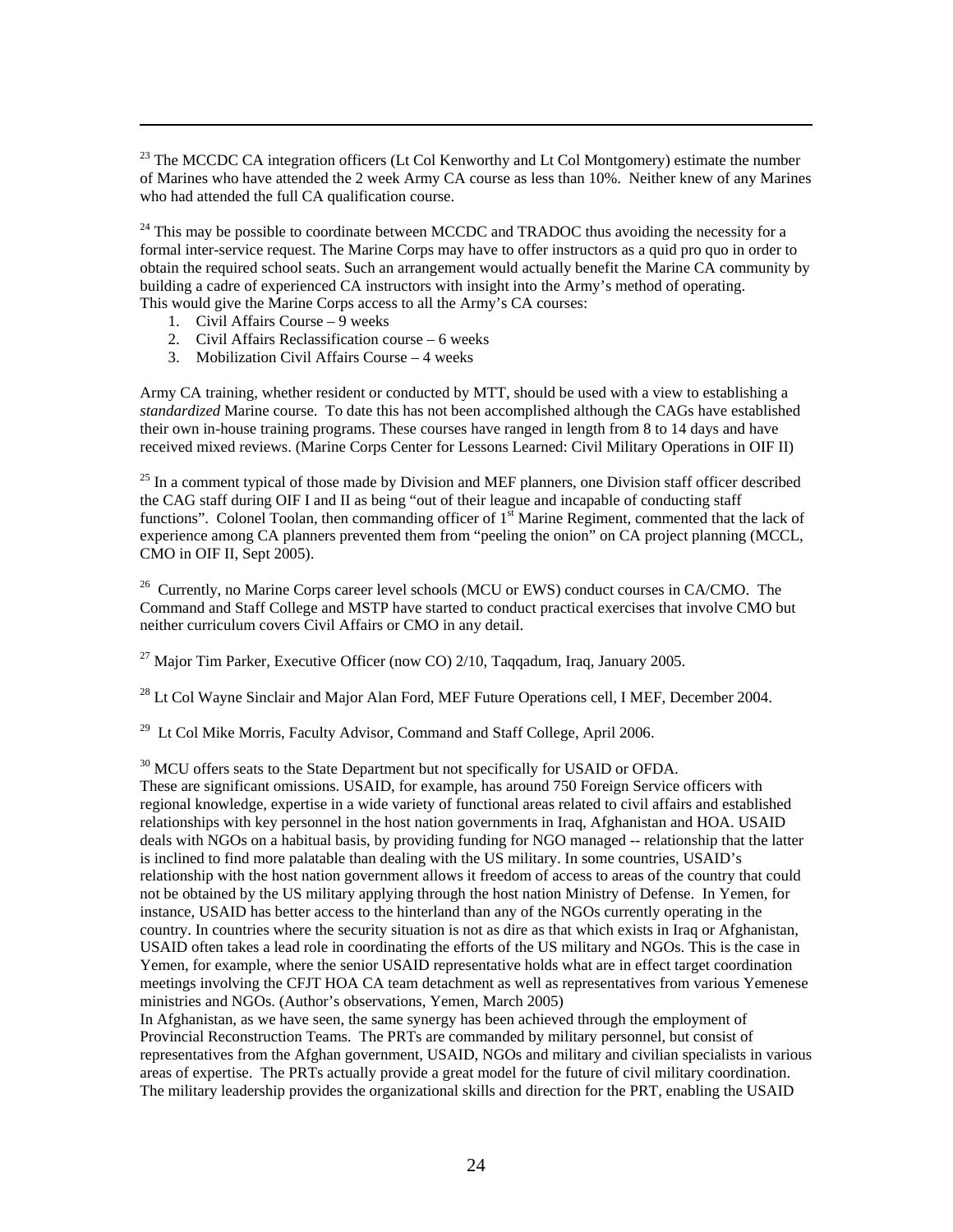<span id="page-25-0"></span> representative to coordinate the efforts of the disparate team members. (Author's observations, Afghanistan, April-May 2005)

 USAID offers the military an invaluable asset in our conduct of CMO, but it is too early to claim that we have successfully integrated USAID personnel into our civil military operations across the board. Although the efforts of the USAID representative in Yemen and the PRTs in Afghanistan provide examples of a good working relationships, USAID representatives in other countries in HOA and elsewhere, are less than proactive in working with the US military. In Iraq for instance, the inability to fully cultivate the USAID relationship has at times, complicated our civil military operations. (Interview with Col Ballard,  $CO$  4<sup>th</sup> CAG, Dec 2004)

While it will be difficult to integrate an already strained USAID staff into military operations, even at the MEF level, it is well worth the effort of seeking their input and participation on OPTs and targeting boards whenever practical and relevant. The establishment of a USAID CMO chair at MCU and the increase of fellowship opportunities and exchanges are also likely to improve operational coordination "downrange". This will, in turn, lead to more effective coordination with host nation and governmental organizations.

<sup>31</sup> The two courses offered by the JSOU at Hulbert Field are the Joint Civil Military Operations course and the Joint Civil Military Operations Campaign Workshop; both are one week long.

<sup>32</sup> "(Lines of Operation are) tools to aid designing major operations. They help commanders visualize the operation and shape their intent…Commanders link multiple objectives and actions with the logic of purpose, cause and effect…Commanders synchronize activities along multiple lines of operation to achieve the desired end state……" FM 3-0

The term "Line of Operation" has crept into the Marine Corps operational parlance over the last couple of years. Simply stated, lines of operation are a means of grouping, by method and effect, a series of planned events or tasks. Within each line of operation these tasks are further categorized for planning purposes by the six Warfighting Functions: command and control, maneuver, fires, logistics, intelligence and force protection.

33 The author observed only 2 battalions in Iraq that appeared to be using IO effectively to back up their CA actions. In one case the (Army) battalion commander had secured a weekly slot on local TV and radio channels, which he used to talk about what his battalion, had done for the local community and to field questions from the public. In the other, a Marine battalion, the officer in charge of IO and CA had established a habitual relationship with the local TV channel and used it to good effect to counter proinsurgent propaganda. Unfortunately, both these battalions were the exception.

 $34$  I would also argue that Information Operations should be included as the eighth Warfighting Function given the importance of IO to operations from the tactical to strategic level.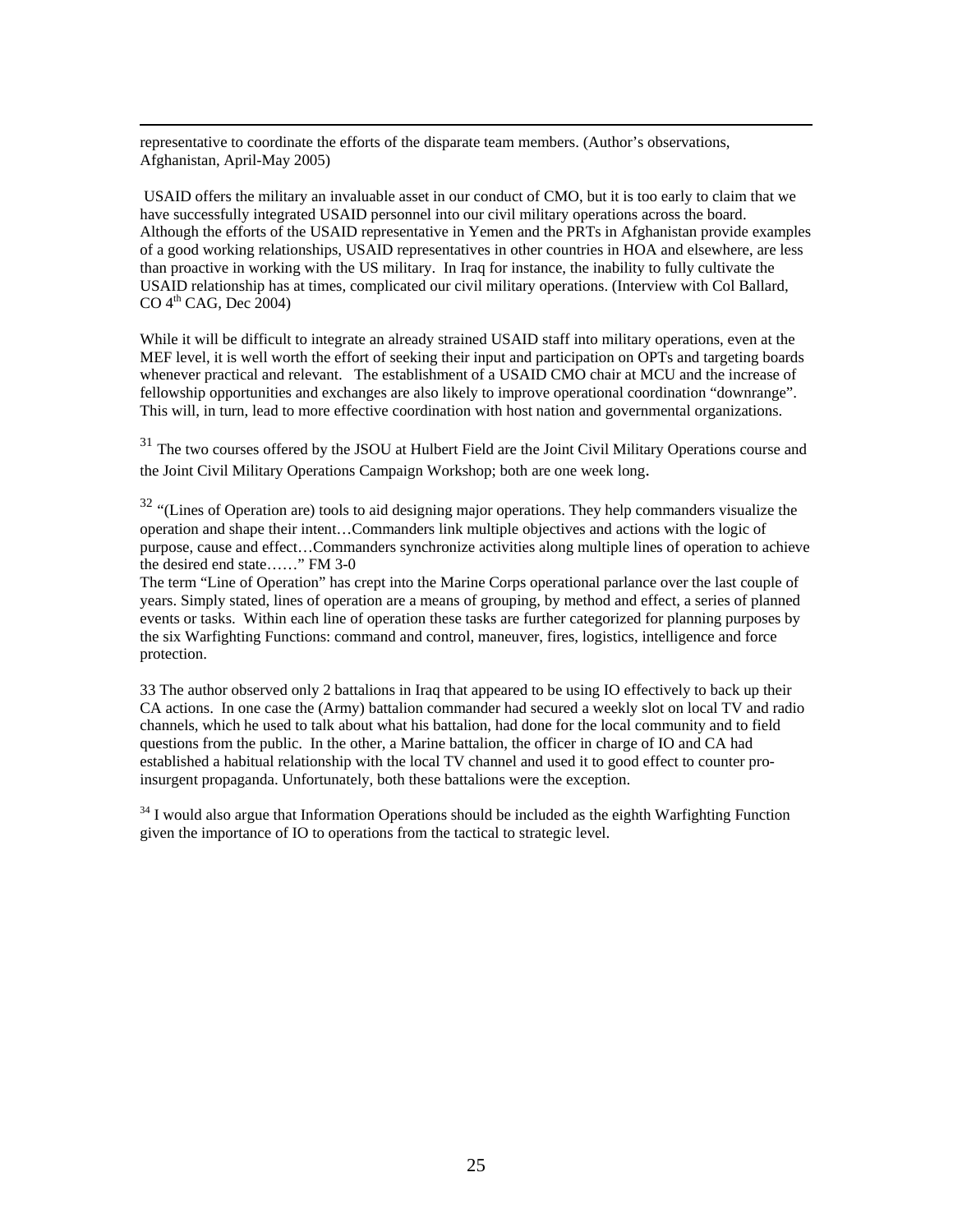## **Appendix 1 Active Duty CA T/O Options**

**Option 1:** 102 (48/54)

<span id="page-26-0"></span> $\overline{a}$ 

Under current system of 2 CAGs: 51 (24/27) to each CAG over and above the CAG's current T/O. Of these 34 (16/18) could support the CAG's deployment in the following billets:

CAG HQ  $(1/1)$ MEF Command Element (4/2) Division G-X  $(4/2)$ Artillery Regt (4/4) Artillery Battalion (1/3) Inf Regt  $(2/6 - 1)$  team to each of 2 Regts)

This would allow the remaining 17 from the deploying CAG to either remain in the States to attend training or deploy with the CAG and be assigned to direct support teams as directed by the CAG commanding officer.

The 51 assigned to the other CAG would be able to attend CA qualification and specialized training. They would also provide the training cadre for the CAG as it mobilizes.

3 CAGs: 34 to each CAG as part of the current T/O. This would enable three CAGs to function at full T/O.

**Option 2: 68** (32/36)

2 CAGs: 34 (16/18) to each CAG 3 CAGs: 22 to each CAG. When deployed these could fill the HQ billets (CAG, MEF, Div and artillery regiment) only.

## **Option 3: 44 (**26/18)

This option would support 2 CAGs at a time (CAG, MEF, Div and artillery regiment only). The 3<sup>rd</sup> CAG would receive its active duty component upon mobilization. This option places emphasis on providing planning expertise to headquarters elements – hence the smaller ratio of enlisted personnel.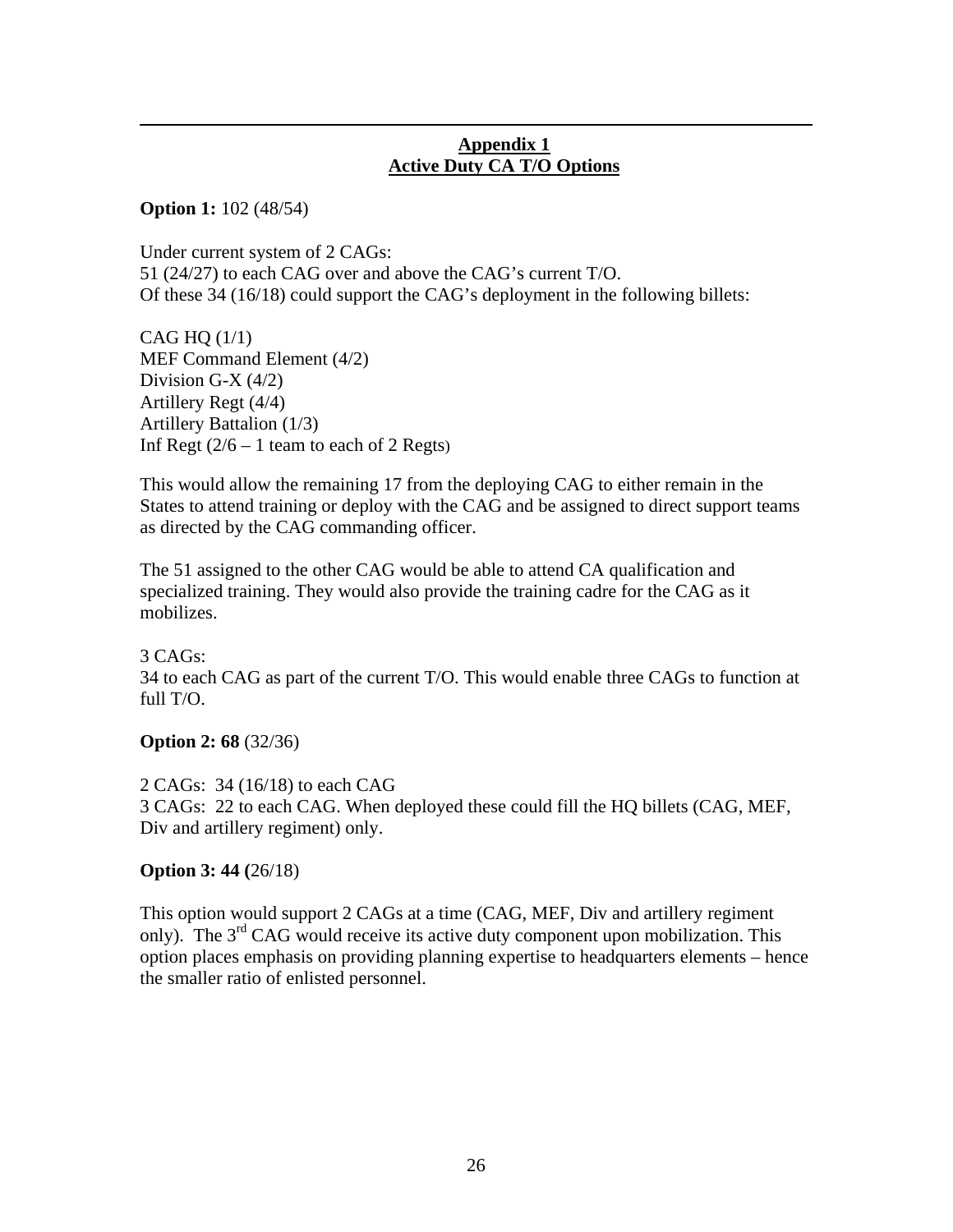## **Appendix 2 Active Duty CA Augentation of the artillery regiment**

The Artillery/ CMO Transition Task Force proposed the following T/O for CAG augmentation of the artillery regiment and subordinate battalion.

If one of the options outlined in Appendix 1 is implemented, the active duty CA Marines would be best placed in the billets highlighted in bold.

CA Detachment OIC (Lt Col) **CA Operations Officer (Major)\* Assistant Operations Officer (Capt)**  Judge Advocate (Capt) **CA Operations Chief (Gy Sgt) Displaced Persons/Refugee Tm Officer (Capt/Lt)**  DPRT NCO (Sgt) Interpreter (Sgt) Contracting Officer (Capt) Preventative Medicine Officer Environmental Sanitation Tech

Civil Affairs Teams X 3 (one of which will be active duty):

**Team Leader (Capt) Tm Sgt (SSgt) Tm member (Sgt) Interpreter (Sgt)** 

 $\overline{a}$ 

\* This is a billet not identified by the Transition Task Force.

Number of active duty Marines augmenting the artillery regiment: 8 (4/4)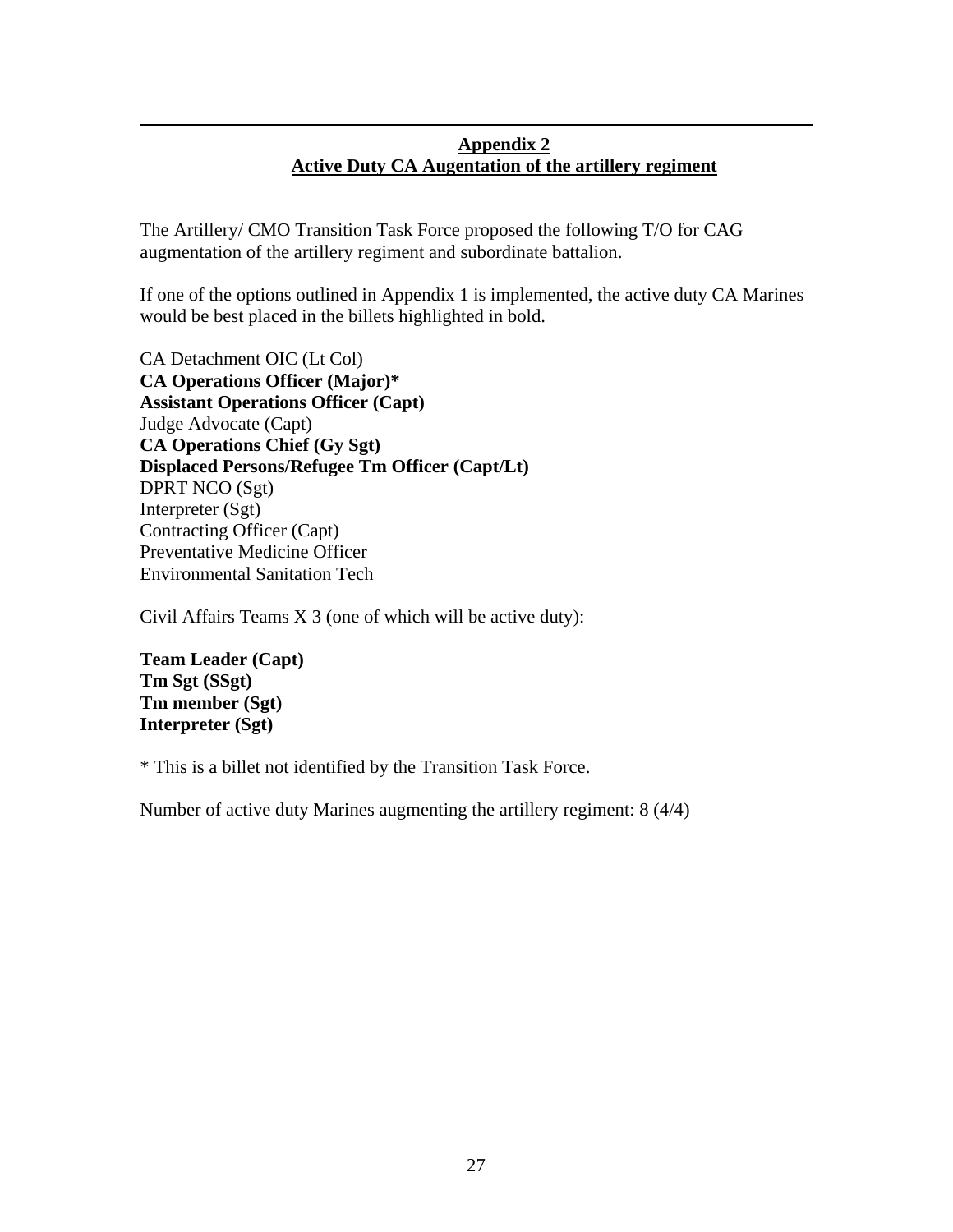## *BIBLIOGRAPHY*

Aall, P., Miltenberger D. Lt Col USA, Weiss G. "Guide to IGOs, NGOs and the Military in Peace and Relief Operations." US Institute of Peace Press, 2000.

 $\overline{a}$ 

After Action Reports, Operation Enduring Freedom:  $2<sup>nd</sup>$  Bn,  $6<sup>th</sup>$  Marines; 3rd Bn,  $3<sup>rd</sup>$ Marines;  $3<sup>rd</sup>$  Brigade 101<sup>st</sup> Airborne Division. Operation Iraqi Freedom II-2:  $2<sup>nd</sup>$  Bn 10<sup>th</sup> Marines;  $2<sup>nd</sup>$  Bn  $5<sup>th</sup>$  Marines;  $1<sup>st</sup>$  Bn  $2<sup>nd</sup>$  Marines;  $1<sup>st</sup>$  Bn,  $7<sup>th</sup>$  Marines;  $1<sup>st</sup>$  Bn,  $3<sup>rd</sup>$  Marines;  $1-24$ <sup>th</sup> Infantry (USA).

ALMAR 061/05. "Assignment of Secondary Civil Military Operations Mission to the Artillery Regiments/Battalions*."* Dec 2005.

Baranick M.J., Holshek C.J., Wentz L. "Civil Affairs at a Crossroads." National Defense University. February, 2005.

Carr, R. Major USMC. "Report of the Marine Corps Humanitarian Council Closed Session." SCETC, TECOM, November, 2005.

CA Qualification Course Program of Instruction 2004, CA Detachment, US Army JFK Special Warfare Center, Fort Bragg.

Center for Advanced Operational Cultural Learning (CAOCL), TECOM, website: <http://www.tecom.usmc.mil/caocl/>

Coles, H., Weinberg, A. "Civil Affairs: Soldiers Become Governors". Center of Military History, US Army, 1964.

Command and Staff, 96<sup>th</sup> Civil Affairs Battalion (Airborne) "Leader's Reference Book". September 1997.

Flavin, W. "Observations on Civil Military Operations during the first year of Operation Enduring Freedom." US Army Peacekeeping and Stability Operations Institute, March 2004.

FM 3-05.401, "Civil Affairs Tactics, Techniques and Procedures". September 2003

Holshek, C.J. "Integrated Civil Military and Information Operations: Finding Success in Synergy" The Cornwallis Group IX: Analysis for Stabilization and Counter Terrorism Operations.

Joint Civil Military Operations Course, Hulbert Field. Course Schedule, June, 2004.

Joint Publication 3-57.1 "Joint Doctrine for Civil Affairs". April 2003.